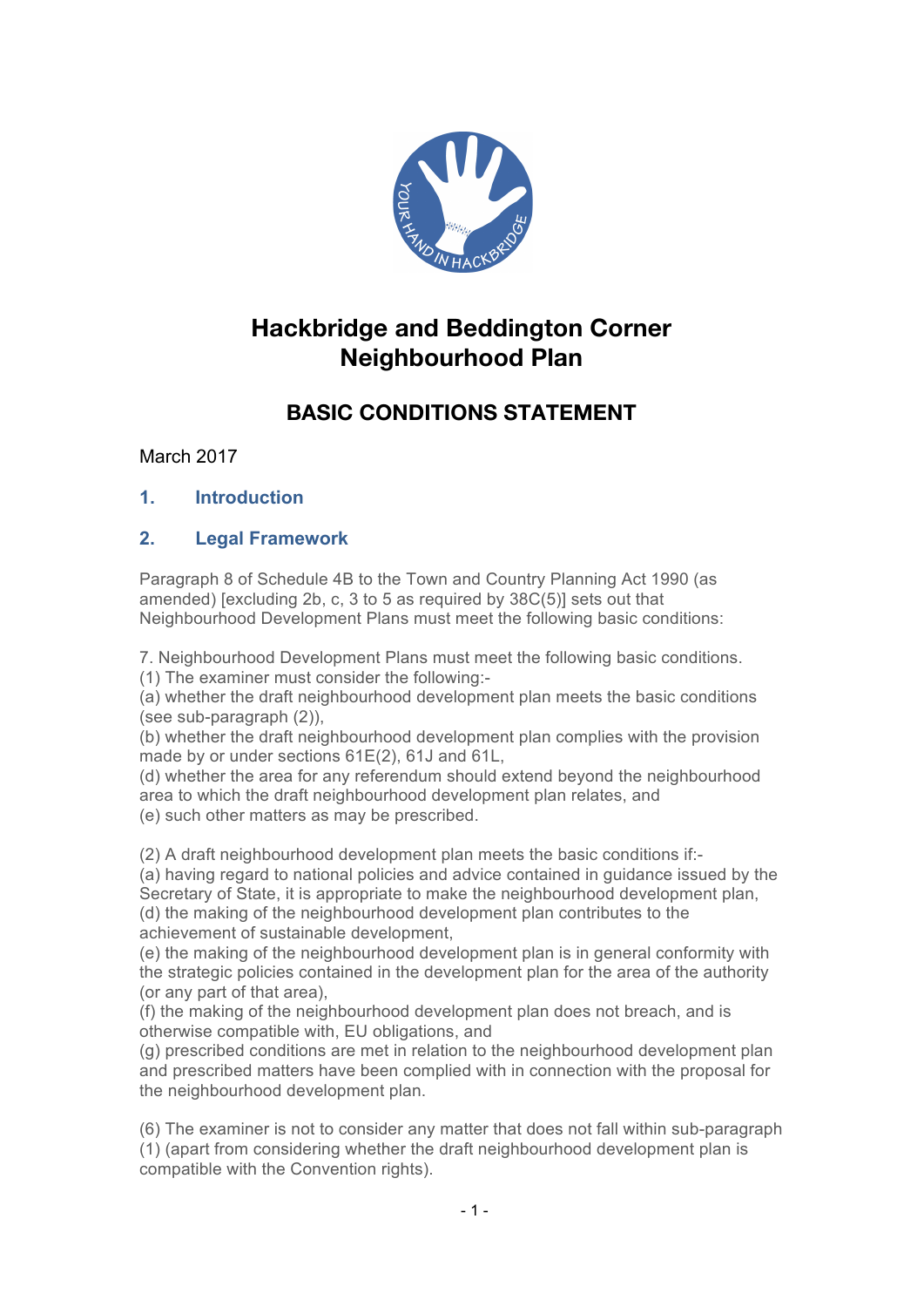## **3. Legal Requirements**

The Hackbridge and Beddington Corner NP is being submitted by a Qualifying Body. This Basic Conditions Statement is submitted by Hackbridge and Beddington Corner Neighbourhood Development Group ('H&BC NDG"), the qualifying body under the 2011 Localism Act and the relevant body designated with the responsibility for the future development within the NDP area for the purposes of section 61G of the 1990 Town and Country Planning Act. This Basic Conditions Statement is submitted to London Borough of Sutton under s15(1) of the Neighbourhood Planning Regulations 2012.

### **3.1 The Neighbourhood Development Plan Proposal**

The Hackbridge and Beddington Corner NP proposal relates to planning matters (the use and development of land) and has been prepared in accordance with the statutory requirements and processes set out in the Town and Country Planning Act 1990 (as amended by the Localism Act 2011) and the Neighbourhood Planning Regulations 2012.

The H&BC NP specifies the time period up to and including 2027 for which it will be in force.

### **3.2 The policies do not relate to excluded development**

The neighbourhood plan proposal does not deal with county matters (mineral extraction and waste development), nationally significant infrastructure or any other matters set out in Section 61K of the Town and Country Planning Act 1990.

### **3.3 The Neighbourhood Area**

The neighbourhood plan proposal relates to Hackbridge and Beddington Corner, designated 18 September 2012 in accordance with the Neighbourhood Planning (General) Regulations 2012, and to no other area – see Appendix 1. There are no other neighbourhood plans relating to that neighbourhood area.

### **3.4 Summary of Submission Documents and Supporting Evidence**

In addition to this Basic Conditions Statement, the following documents have been prepared to support the preparation of the H&BC NP

- **Consultation Statement** sets out the consultation and community engagement process from scoping meetings through to submission.
- **Evidence Base Review** details all the evidence that has been used in drawing up the draft policies, including London Borough of Sutton Local Plan and local strategies from the past 20 years.
- **Sustainability Appraisal** sets out the key sustainability issues for the designated area and tests the draft policies against sustainability objectives.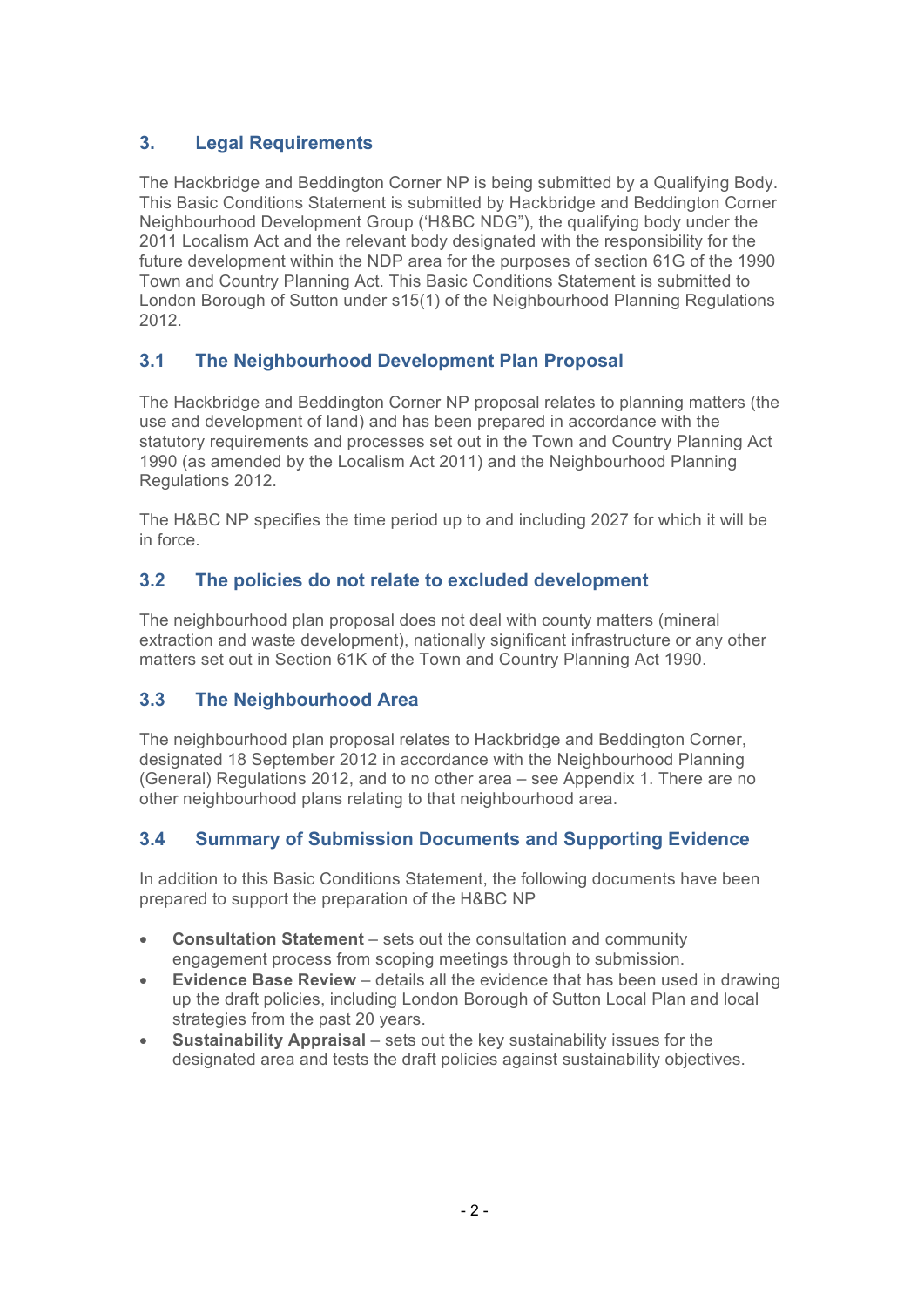## **4. Basic Conditions**

### **4.1 Have Appropriate Regard to National Policy**

The National Planning Policy Framework (NPPF) was published in March 2012. The NPPF provides a framework within which local communities can produce neighbourhood development plans for their area and sets out how planning should help achieve sustainable development.

Paragraphs 18 to 219 of the NPPF express the government's view on what sustainable development means in practice for the planning system. The H&BC NP supports the following objectives of the NPPF with regard to achieving sustainable development:

- Building a strong, competitive economy
- **Ensuring the vitality of town centres**
- Delivering a wide choice of high quality homes
- Promoting sustainable transport
- Requiring good design
- **■** Promoting healthy communities
- Protecting greenbelt land
- Meeting the challenge of climate change, flooding and coastal change
- Conserving and enhancing the natural environment
- Conserving and enhancing the historic environment

| <b>Theme</b>                               | <b>Policy</b><br>No.                                                                                             | <b>Description</b>                                                                                                                                                                                                                                                                      | <b>NPPF core planning</b><br>principals                                                                                                                                                                                         |  |
|--------------------------------------------|------------------------------------------------------------------------------------------------------------------|-----------------------------------------------------------------------------------------------------------------------------------------------------------------------------------------------------------------------------------------------------------------------------------------|---------------------------------------------------------------------------------------------------------------------------------------------------------------------------------------------------------------------------------|--|
| Housing and<br><b>Built</b><br>Environment | H&BEP1<br>H&BEP2<br>H&BEP3<br>H&BEP4                                                                             | Local character and sense of<br>place<br>Sustainable design for<br>sustainable living<br>Design for sociability Housing<br>Needs for Hackbridge residents                                                                                                                               | Requiring good design<br>ш<br>Delivering a wide<br>٠<br>choice of high quality<br>homes                                                                                                                                         |  |
| Local<br>Economy                           | LEP1<br>LEP <sub>2</sub><br>LEP <sub>3</sub>                                                                     | <b>Employment Land</b><br>Employment opportunities in<br>Hackbridge<br>Employment opportunities -<br>Hackbridge Railway Station car<br>park and adjacent land                                                                                                                           | Building a strong,<br>ш<br>competitive economy<br>Ensuring the vitality of<br>٠<br>town centres                                                                                                                                 |  |
| Environment                                | EP <sub>1</sub><br>EP <sub>2</sub><br>EP <sub>3</sub><br>EP4<br>EP <sub>5</sub><br>EP <sub>6</sub><br>EP7<br>EP8 | <b>Access to Wandle Valley</b><br><b>Regional Park</b><br><b>Local Green Space Designation</b><br><b>Trees</b><br>Management of current public<br>green spaces<br>Management of new public<br>green spaces<br>Green infrastructure<br>Climate change mitigation<br>Rainwater harvesting | Promoting healthy<br>٠<br>communities<br>Meeting the challenge<br>ш<br>of climate change,<br>flooding and coastal<br>change<br>Conserving and<br>٠<br>enhancing the natural<br>environment<br>Protecting greenbelt<br>ш<br>land |  |

The table below details how each H&BC NP policy relates to the NPPF.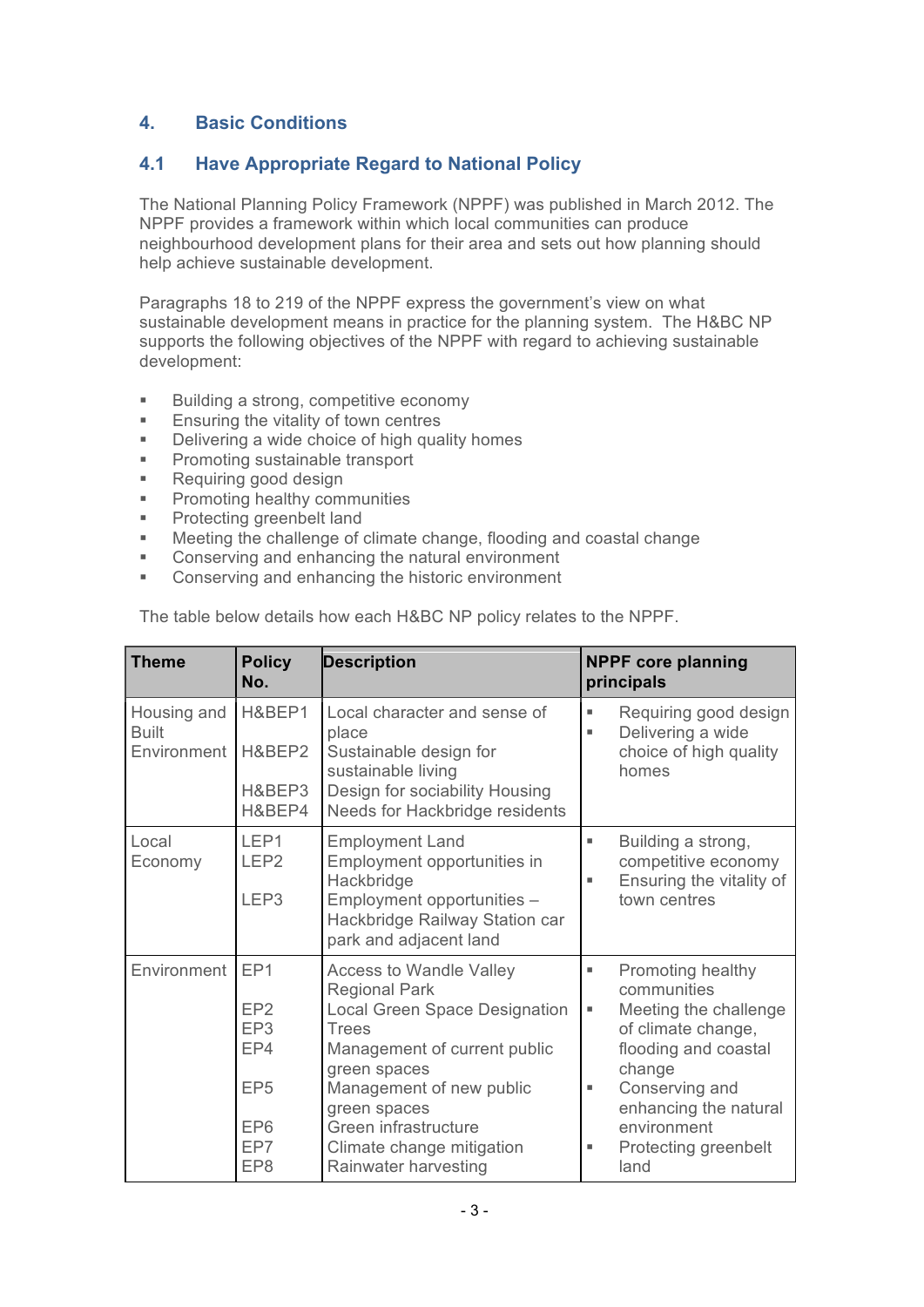|                               | EP <sub>9</sub>                      | Water efficient landscape design                                                       |   |                                                                               |
|-------------------------------|--------------------------------------|----------------------------------------------------------------------------------------|---|-------------------------------------------------------------------------------|
| Energy,<br>Waste and<br>Water | EW&WP1                               | Better buildings for the future                                                        | ٠ | Meeting the challenge<br>of climate change,<br>flooding and coastal<br>change |
| Movement                      | MP <sub>1</sub><br>MP2<br>MP3<br>MP4 | Pedestrian and cycle networks<br>Transport<br>Air quality<br>Car clubs & electric cars | ٠ | Promoting sustainable<br>transport                                            |
| Community<br>Infrastructure   | CC <sub>I1</sub><br>CC <sub>12</sub> | Local Infrastructure<br><b>Community Infrastructure Levy</b>                           | ш | Conserving and<br>enhancing the historic<br>environment                       |

# **Building a strong, competitive economy**

The NPPF states in paragraph 21 that 'Planning should operate to encourage and not act as an impediment to sustainable growth. Planning policies should recognise and seek to address potential barriers to investment, including a poor environment or any lack of infrastructure, services or housing. In drawing up Local Plans, local planning authorities should:

- identify strategic sites to meet anticipated needs over the plan period;
- support existing business sectors;
- identify priority areas for economic regeneration, infrastructure provision and environmental enhancement; and
- facilitate flexible working practices such as the integration of residential and commercial uses in the same unit.

The NPPF states in paragraph 22 that 'Planning policies should avoid the long-term protection of sites allocated for employment use where there is no reasonable prospect of a site being used for that purpose. Where there is no reasonable prospect of a site being used for the allocated employment use, applications for alternative uses of land or buildings should be treated on their merits having regard to market signals and the relative need for different land uses to support sustainable local communities.'

The NPPF also notes in paragraph 37 that 'Planning policies should aim for a balance of land uses within their area so that people can be encouraged to minimise journey lengths for employment, shopping, leisure, education and other activities.'

In Hackbridge and BC, 1,086 new homes have either been built or are under construction, since starting to compile this neighbourhood plan in 2011 (Saxon House 68 Felnex 805, Wandle Riverside 124, Mill Green Business Park 89). All of these new developments were previously employment sites, which have now largely been given over to residential.

**LEP1** and **LEP2** specifically ask for existing employment land to be retained and investment made to ensure that job opportunities are provided locally for residents. Despite this being a much talked about objective, we have been underwhelmed by the support we have received from our local authority in respect of this request.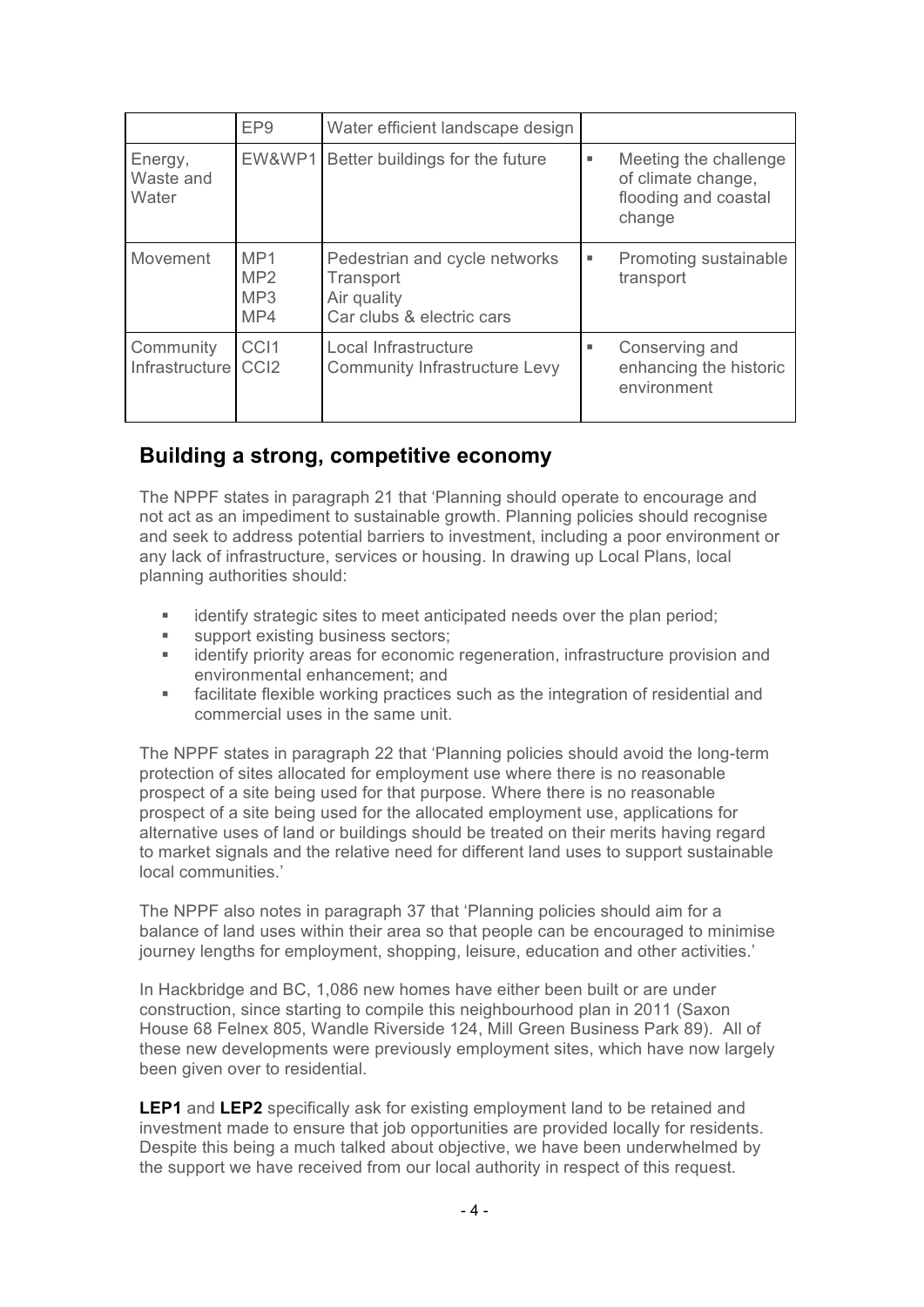While our plan gives weight to the much-lauded status of becoming a 'district centre', this has resulted in our local authority granting planning permission for residential developments with minimal opportunity for employment. The influx of 1200+ homes will place increased pressure on the current infrastructure as new and existing residents will have to commute to their place of work, away from Hackbridge.

# **Ensuring the vitality of town centres**

The NPPF states in paragraph 23 that: 'Planning policies should be positive, promote competitive town centre environments and set out policies for the management and growth of centres over the plan period.' The NPPF goes on to set out the issues that Local Authorities should consider in drawing up Local Plans, and those of particular relevance to Hackbridge and BC are:

- recognise town centres as the heart of their communities and pursue policies to support their viability and vitality;
- define the extent of town centres and primary shopping areas, based on a clear definition of primary and secondary frontages in designated centres, and set policies that make clear which uses will be permitted in such locations;
- § promote competitive town centres that provide customer choice and a diverse retail offer and which reflect the individuality of town centres;
- **allocate a range of suitable sites to meet the scale and type of retail, leisure,** commercial, office, tourism, cultural, community and residential development needed in town centres. It is important that needs for retail, leisure, office and other main town centre uses are met in full and are not compromised by limited site availability; and
- recognise that residential development can play an important role in ensuring the vitality of centres and set out policies to encourage residential development on appropriate sites.

Despite our efforts to engage with the local community and present ideas and options for a number of sites undergoing development across Hackbridge and BC, specifically the two large ex-industrial sites of Felnex and Wandle Valley Trading Estate, the fact they were already allocated by our local authority, meant that our ability to influence what was built on these sites was minimal. While the Heart of Hackbridge scheme attempted to address the hopes and fears of the existing business community by improving the look and feel of Hackbridge Corner, it failed to garner support for opportunities to nurture and grow employment opportunities across Hackbridge as a whole, leaving such initiatives as 'permitted development', to further compound lack of opportunity.

With our emphasis on the Wandle Valley Regional Park and the important role Hackbridge is set to play as the major gateway to this park, LEP2 places emphasis on the need to retain and enhance existing opportunities for employment. We see it as paramount that a balance is struck between residential and employment development, ensuring the continued vitality of Hackbridge as it beds in its new found status as a district centre.

**LEP3** seeks to focus attention on the potential for redevelopment of Hackbridge Railway Station, car park and adjacent land. Similar to other sites in Hackbridge, we still don't have the opportunity for allocation in respect of Hackbridge Railway Station car park and adjacent land. This plan includes suggestions for what we would like to see happening to this site. These are based on comments received from local residents, during consultation on this plan. As we were unable to write a planning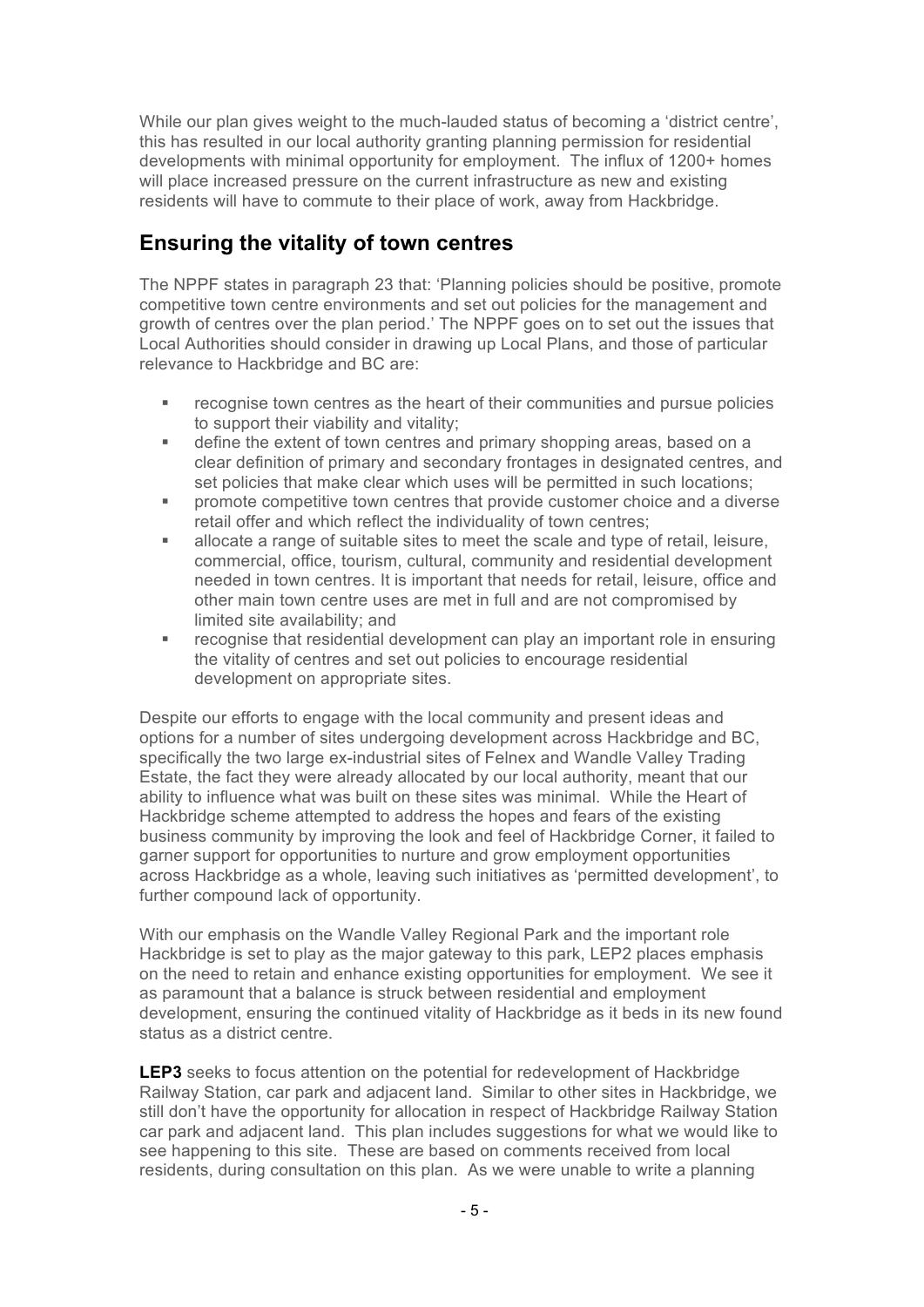policy in respect of this site, we opted to capture these suggestions, in the hope that our local authority would give them some attention and weight as they consider planning applications from speculators and landowners currently expressing interest in the site.

# **Delivering a wide choice of high quality homes**

The NPPF sets out requirements in paragraph 47 for local planning authorities to significantly boost the supply of housing. This includes:

- identifying a supply of specific, developable sites or broad locations for growth for years 6-10 and, where possible, for years 11-15. To be considered developable, sites should be in a location suitable for housing development and there should be a reasonable prospect that the site is available and could be viably developed at the point envisaged; and
- setting out the local authority's own approach to housing density to reflect local circumstances.

**H&BEP1:** Local character and sense of place **H&BEP2:** Sustainable design for sustainable living **H&BEP3:** Design for sociability

The vision for Hackbridge is to ensure that as it moves to a status of a district centre, it manages to retain a feeling of a suburban town, accessible and community based. This means that new housing should be well integrated into the district centre, avoiding a single large development that is perceived as a separate place, ensuring residents in such new homes feel integrated with the existing community. Dispersing new housing development across a range of sites prevents new development dominating the local area.

The Hackbridge and BC NDG had no say in site allocations. We were directed to write our plan and supporting polices to reflect those contained in the existing Local Plan (Sutton Council's Local Plan -2009). What we were advised to focus on was the issue of 'sustainable suburb' and how this could and should be reflected in both housing design and building a vibrant community. Sadly, with the current political climate now focused on building homes by numbers, rather than by design, we have witnessed a sea change in emphasis, moving away from one of sustainable living.

With **H&BEP1, H&BEP2** and **H&BEP3**, this plan has attempted to go above and beyond just erecting housing and looks at how homes are used and facilitate living. These policies seek to incorporate new developments into the existing vernacular, suggesting innovative solutions to achieve good quality design and reduce the environmental impact of the development. For example:

**H&BEP1**: respect the scale and density of the suburban setting of the neighbourhood buildings

**H&BEP1**: adopt design principles which maximise access to natural light

**H&BEP1**: making use of a set of 'urban design performance criteria' questionnaire as a foundation prior to submission of planning applications.

**H&BEP2**: emphasis placed on four important areas of sustainable living, often forgotten, which have an impact on behaviour.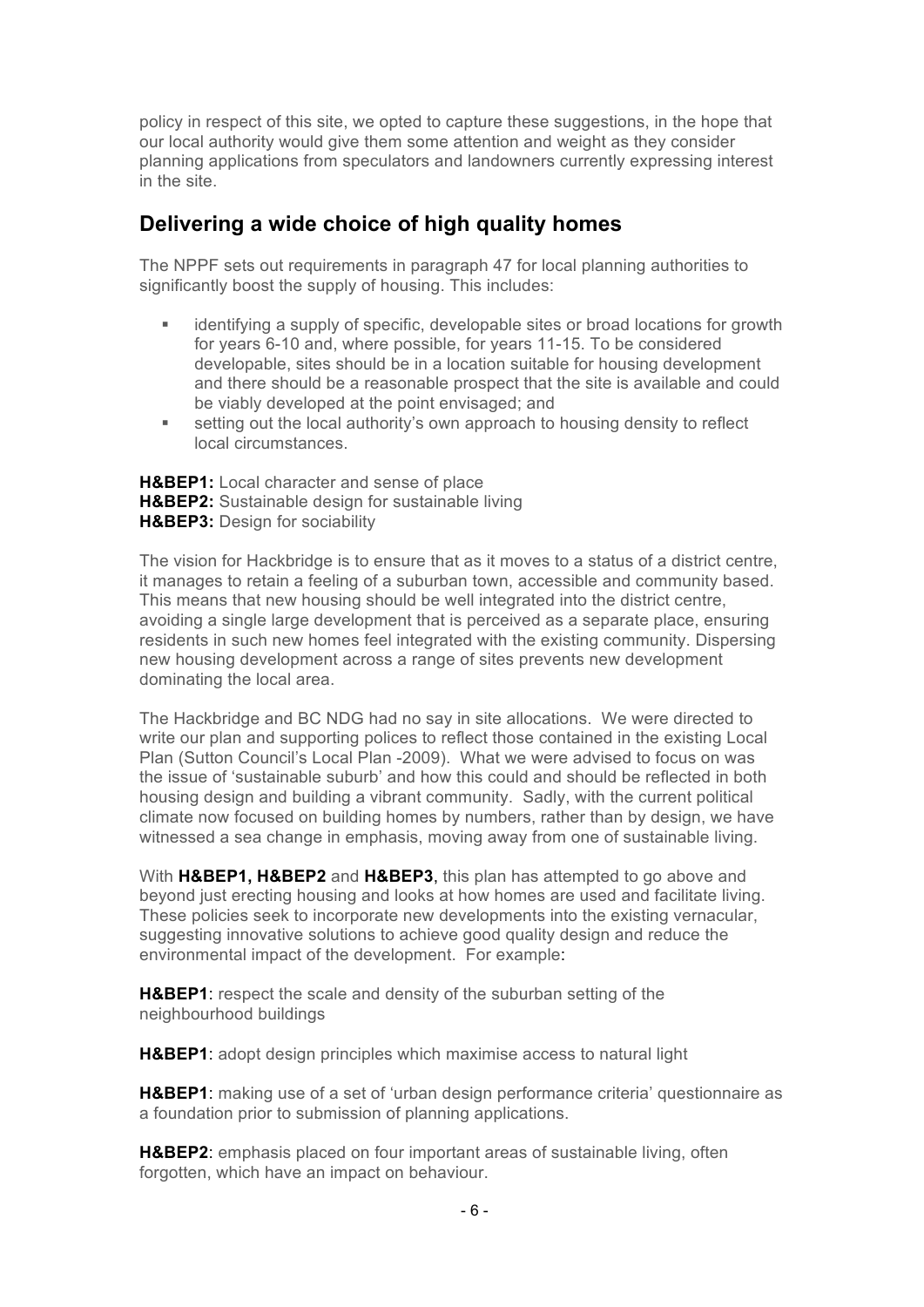**H&BEP3**: designing spaces between and around buildings to encourage activities such as play areas for children.

**H&BEP3**: ensuring green space is commensurate with the size and type of development.

In paragraph 50, the NPPF encourages the delivery of a wide choice of high quality homes, widening opportunities for home ownership and creating sustainable, inclusive and mixed communities. This is reflected in the following objective, developed in consultation with local people:

§ Objective 1.4 Meet changing housing needs of our neighbourhood.

To enable delivery of this objective, Hackbridge and BC NDG commissioned AECOM to produce a housing needs assessment for the neighbourhood area. This report highlighted a number of key points and issues, including: average earnings for Hackbridge fall far short of what would be required to buy a home and supply of housing between 2001 and 2013 has been lower in Sutton, resulting in cramped accommodation, unable to access larger accommodation.

**H&BEP4:** Housing needs for Hackbridge residents

- § prioritises meeting local needs, particularly for affordable and family housing
- § provide solutions for those local people who cannot afford market housing or starter homes ie housing explicitly designed as rented properties although seeking to share ownership or community led housing.

# **Promoting sustainable transport**

The NPPF states in paragraph 29 that: 'The transport system needs to be balanced in favour of sustainable transport modes, giving people a real choice about how they travel. In preparing Local Plans, local planning authorities should therefore support a pattern of development which, where reasonable to do so, facilitates the use of sustainable modes of transport.'

The NPPF goes on to state in paragraph 35: 'Plans should protect and exploit opportunities for the use of sustainable transport modes for the movement of goods or people.' The NPPF advises that, where practical, development should be located and designed to take a number of issues into account, including:

- accommodating the efficient delivery of goods and supplies;
- § giving priority to pedestrian and cycle movements, and have access to high quality public transport facilities; and
- creating safe and secure layouts which minimise conflicts between traffic and cyclists or pedestrians, avoiding street clutter and where appropriate establishing home zones.
- Incorporate facilities for charging plug-in and other ultra-low emission vehicles; and
- Consider the needs of people with disabilities by all modes of transport

Hackbridge and BC are well placed in terms of access to public transport, having a mainline station at the heart of the community, providing fast links to London and other towns nearby. This is a well-used commuter station, which would benefit from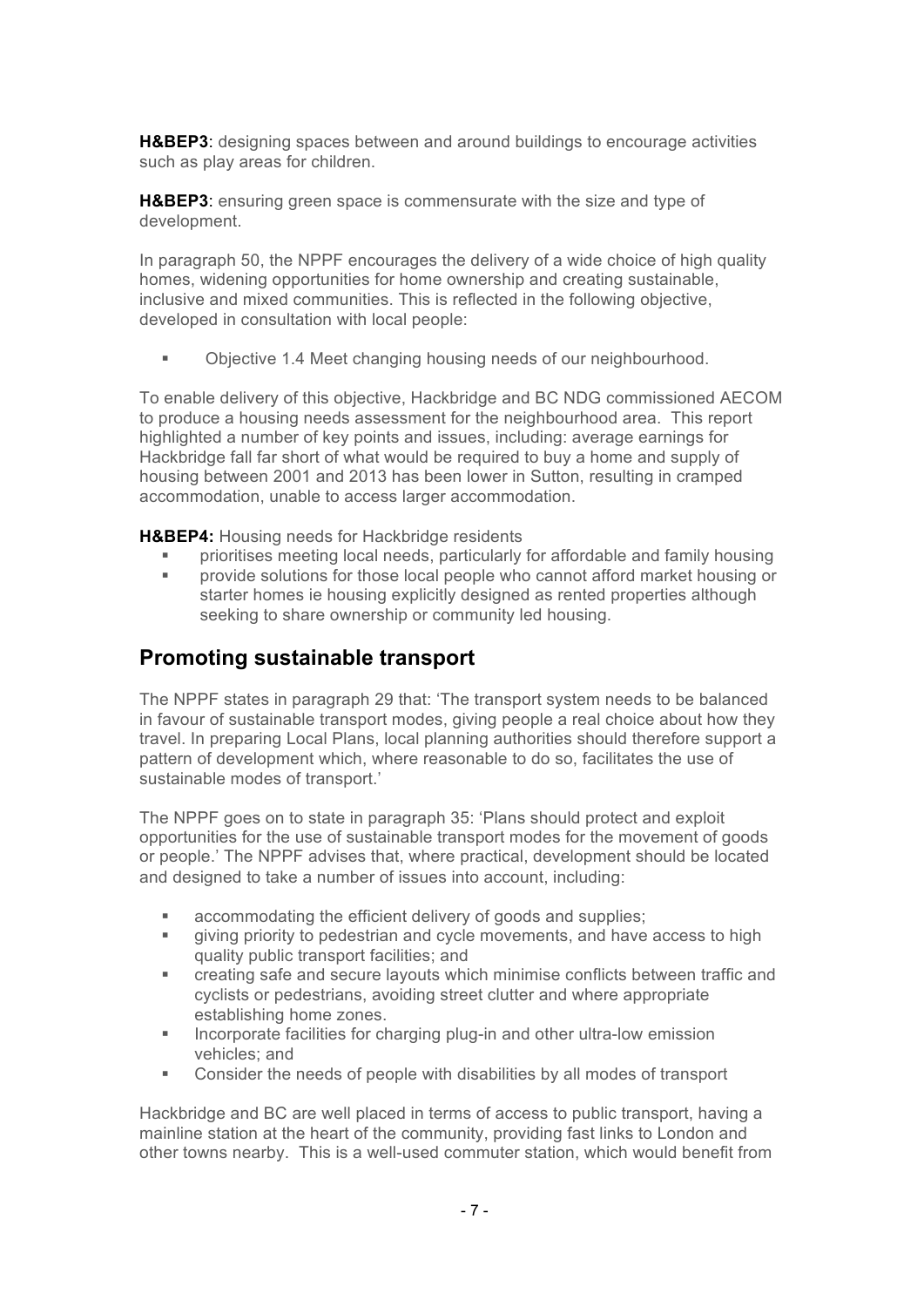more frequent services during peak times to ensure residents are better able to commute to and from their place of work, without the need to use a private vehicle.

Two bus routes serve Hackbridge and BC and while this provides an adequate level of service, both buses provide a limited service in the evening and there is no night bus provision.

#### **MP1:** Pedestrian and cycle networks

Increase proportion of journeys by cycle and on foot and improve access and links for pedestrians and cyclists throughout Hackbridge and BC.

- New development to provide good pedestrian and cycle connections to the town centre and other local destinations.
- **■** Include a strategy for improving pedestrian and cycle connections along the River Wandle and unfolding Wandle Valley Regional Park.

#### **MP2:** Transport

Seek to reduce the impact of parking across Hackbridge and BC.

- § Developers will be expected to demonstrate through road modelling whether their plans will exacerbate existing bottle necks, especially roads approaching Hackbridge Corner.
- The projected and significant increase in resident population and people travelling to and from the neighbourhood will have a pronounced impact on transport infrastructure. Having a system that can deal with this increase will be crucial.

The NPPF states in paragraph 124: 'Planning policies should sustain compliance with and contribute towards EU limit values or national objectives for pollutants, taking into account the presence of Air Quality Management Areas and the cumulative impacts on air quality from individual sites in local areas.'

#### **MP3**: Air quality

Hackbridge and BC have a major concern regarding air quality, given its location either side of the busy A237. Increasing volume of traffic so close to homes and schools has for some time been a cause of concern for residents. The arrival of 1200+ new dwellings will see this concern only be compounded as a result of the inevitable increase in both private and service vehicles.

In addition, the soon to be opened Beddington Incinerator is set to challenge levels of air pollution, albeit sanctioned as low level and within guidelines.

Hackbridge and BC do not currently have a visible system of air pollution monitoring and have no access to data in respect of whether levels are low or high. This is an unacceptable situation and our neighbourhood plan asks for arrangements to be put in place to ensure data is being captured. This will reassure residents and also provide them with information regarding best and worse routes to take to avoid pollution.

In common with all other parts of the UK, we would wish to see restrictions placed on through traffic in terms of their emissions, with regular checks being carried out on high polluting vehicles including buses and lorries.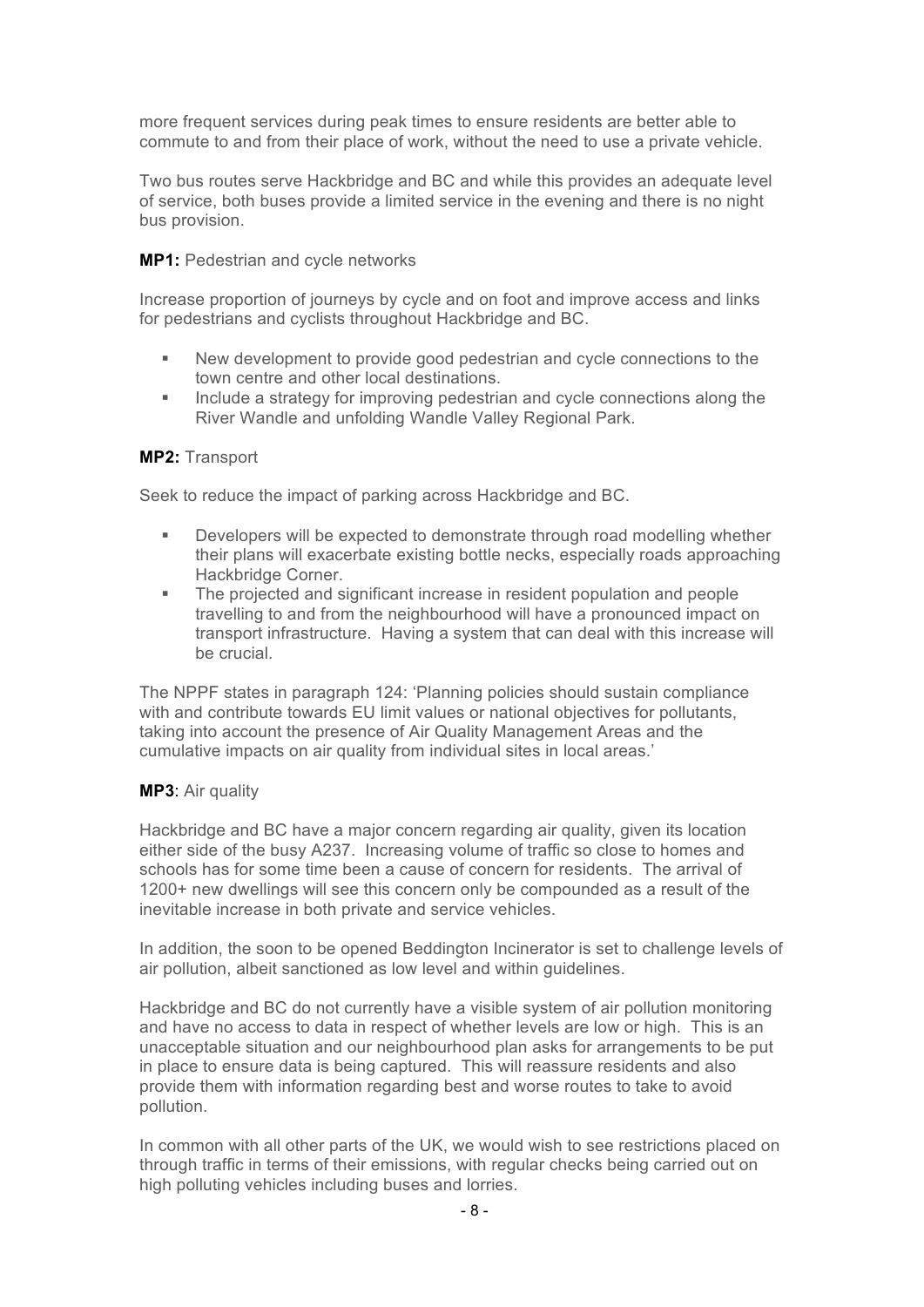**MP4**: Car clubs & electric cars

All developments of more than 10 dwellings will be required to provide designated spaces for car club cars and provide charging points for electric vehicles.

The Hackbridge and BC NP policies require that all new development provides good links within the development and to the wider town. 'Good links' include short, direct routes for pedestrians and cyclists. However, the Hackbridge and BC NP recognises that routes not only need to be direct, but also need to be attractive and safe if they are to be well used. Design policies **H&BEP2:** Sustainable design for sustainable living **H&BEP3:** Design for sociability set out requirements for achieving safe and attractive routes.

# **Requiring good design**

The NPPF attaches great importance to the design of the built environment and states in paragraph 56 that: 'Good design is a key aspect of sustainable development, is indivisible from good planning and should contribute positively to making places better for people.'

The NPPF goes on to state in paragraph 58: 'Local and neighbourhood plans should develop robust and comprehensive policies that set out the quality of development that will be expected for the area. Such policies should be based on stated objectives for the future of the area and an understanding and evaluation of its defining characteristics. Planning policies and decisions should aim to ensure that developments:

- will function well and add to the overall quality of the area, not just for the short term but over the lifetime of the development;
- establish a strong sense of place, using streetscapes and buildings to create attractive and comfortable places to live, work and visit;
- optimise the potential of the site to accommodate development, create and sustain an appropriate mix of uses (including incorporation of green and other public space as part of developments) and support local facilities and transport networks;
- respond to local character and history, and reflect the identity of local surroundings and materials, while not preventing or discouraging appropriate innovation;
- create safe and accessible environments where crime and disorder, and the fear of crime, do not undermine quality of life or community cohesion; and
- are visually attractive as a result of good architecture and appropriate landscaping.'

The NPPF is clear that design policies should avoid unnecessary prescription or detail. The NPPF states in paragraph 60 that: 'Planning policies and decisions should not attempt to impose architectural styles or particular tastes and they should not stifle innovation, originality or initiative through unsubstantiated requirements to conform to certain development forms or styles. It is, however, proper to seek to promote or reinforce local distinctiveness.'

The Hackbridge and BC NP gives due regard to the NPPF in setting out clear, comprehensive design policies that seek to reinforce local distinctiveness whilst also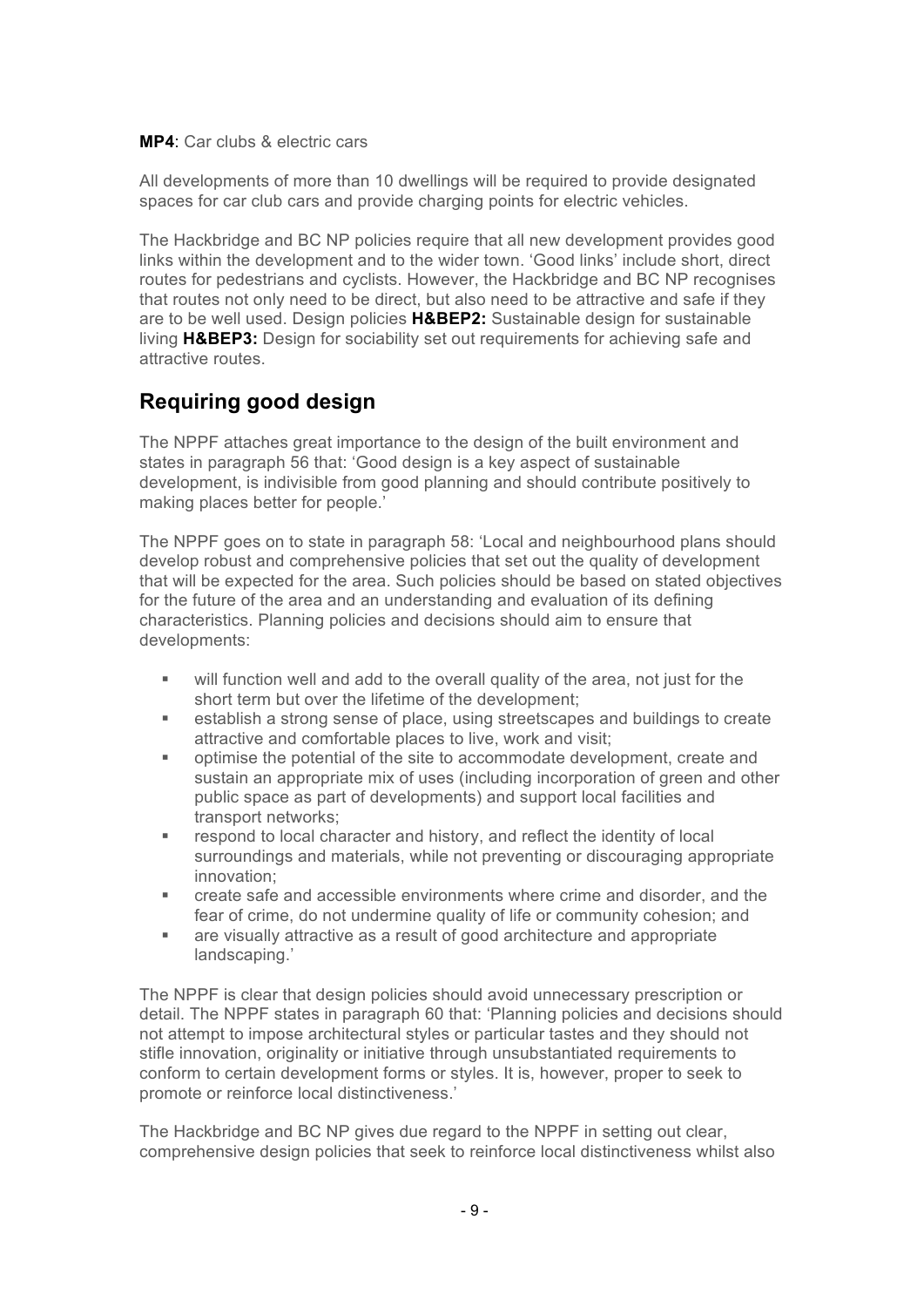providing developers and their design teams with the freedom to pursue innovative approaches. These are highlighted below:

### **H&BEP1:** Local character and sense of place

All development shall make a positive contribution to the character of Hackbridge and Beddington Corner.

- § Respect the scale and density of the suburban setting of the neighbourhood's buildings, areas of special local character and other heritage assets.
- § Developers must demonstrate in a Design and Access Statement how their proposed development reinforces Hackbridge and BC's character
- Use innovative solutions to achieve good quality design and reduce the environmental impact of the development.
- Adopt design principles, which maximise access to natural light.<br>■ Maximise access to green spaces and for high density developm
- Maximise access to green spaces and for high density developments use green walls and roofs to achieve this.
- **■** Improve the character and quality of the public realm

**H&BEP2:** Sustainable design for sustainable living

Design in the 'forgotten' elements from the start of the design process

**H&BEP3:** Design for sociability

- § Designing spaces between and around buildings, to encourage activities such as children playing and interaction between neighbours.
- Creating a positive relationship between the buildings and open space, particularly green space and the River Wandle.
- Design car parking so that it fits in with the character of the proposed development. The 'place' function of a street is essential as this is what differentiates a street from a road, whose main function is to accommodate the movement of traffic.

# **Promoting healthy communities**

The policies in the Hackbridge and BC NP supporting this are:

**EP1:** Access to Wandle Valley Regional Park **EP2:** Local Green Space Designation

The NPPF recognises in paragraph 69 'The planning system can play an important role in facilitating social interaction and creating healthy, inclusive communities.' Producing a neighbourhood plan for Hackbridge and BC has involved extensive consultation, using a number of different mediums. All of this is captured in various documents supporting the neighbourhood plan.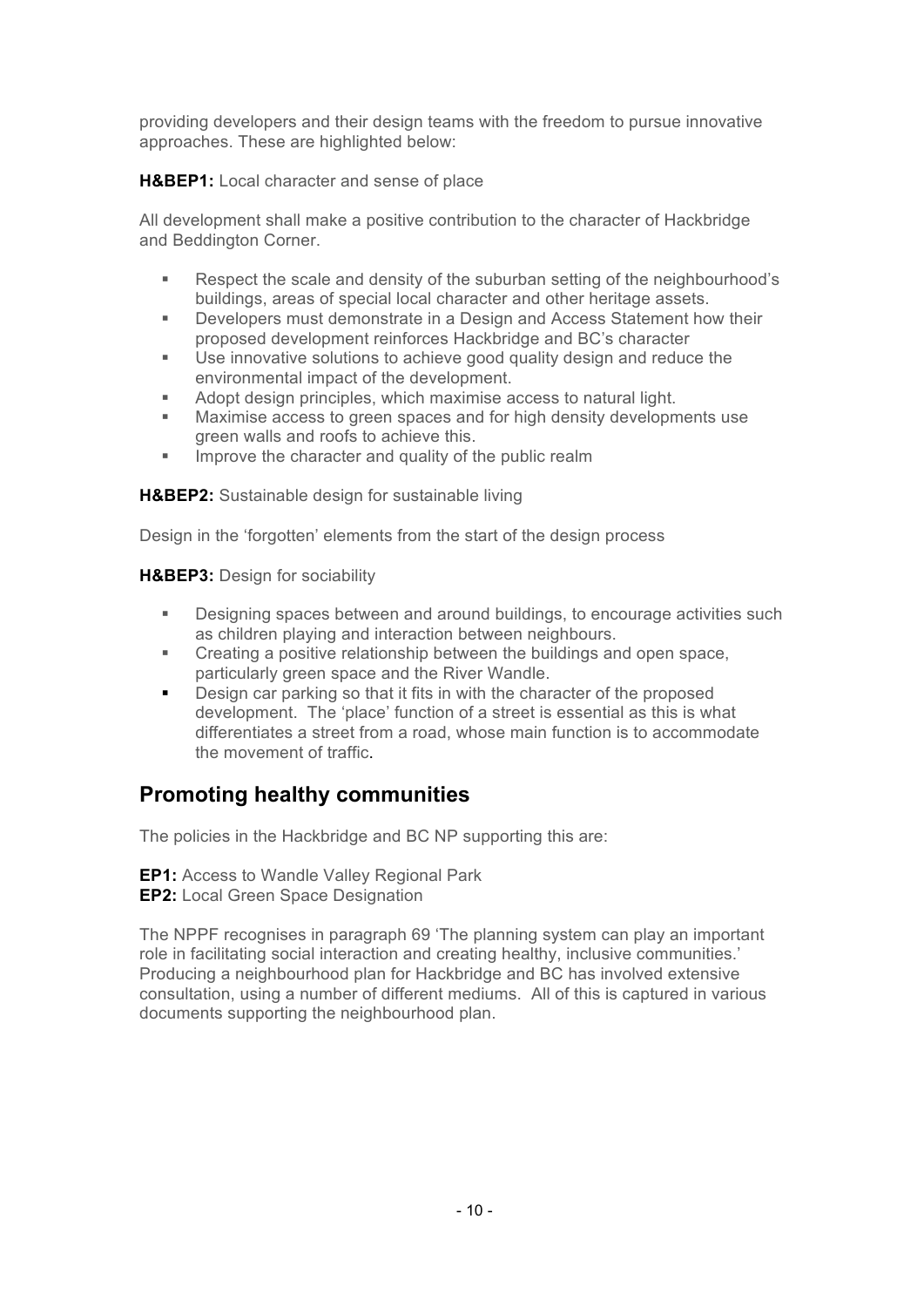The NPPF sets out in paragraph 70 that planning policies should:

- § plan positively for the provision and use of shared space, community facilities (such as local shops, meeting places, sports venues, cultural buildings, public houses and places of worship) and other local services to enhance the sustainability of communities and residential environments;
- quard against the unnecessary loss of valued facilities and services, particularly where this would reduce the community's ability to meet its dayto-day needs;
- ensure that established shops, facilities and services are able to develop and modernise in a way that is sustainable, and retained for the benefit of the community; and
- ensure an integrated approach to considering the location of housing, economic uses and community facilities and services.

Hackbridge already has two thriving community centres, providing access to exercise and recreational classes and meeting spaces. The neighbourhood plan raises the desire to see a Visitor Centre designed and built in Hackbridge, which will promote educational and recreational aspects of the Wandle Valley Regional Park.

The NPPF paragraph 72 states that local planning authorities should 'give great weight to the need to create, expand or alter schools' to ensure that a sufficient choice of school places is available to meet the needs of existing and new communities.

The NPPF paragraph 73 states that: 'Access to high quality open spaces and opportunities for sport and recreation can make an important contribution to the health and well-being of communities.' It goes on to state: 'Planning policies should be based on robust and up-to-date assessments of the needs for open space, sports and recreation facilities and opportunities for new provision.... Information gained from the assessments should be used to determine what open space, sports and recreational provision is required.'

The NPPF paragraph 74 is clear in its protection of existing open space, where it states: 'Existing open space, sports and recreational buildings and land, including playing fields, should not be built on unless:

- an assessment has been undertaken which has clearly shown the open space, buildings or land to be surplus to requirements; or
- the loss resulting from the proposed development would be replaced by equivalent or better provision in terms of quantity and quality in a suitable location; or
- the development is for alternative sports and recreational provision, the needs for which clearly outweigh the loss.'

The Hackbridge and BC NP was tested in respect of proposed planning policy in respect of currently designated MOL. This resulted in planning permission being given for the expansion of Hackbridge Primary School. While concern was expressed in terms of loss of MOL, residents acknowledged the need for extra school places as a result of the development of the Felnex site. At the time when all of this was being negotiated, Hackbridge and BC NDG sought to have associated land protected against further development. Sadly, this request was not given a hearing at the time and as a result the NDG found themselves unable to support the local authority proposal.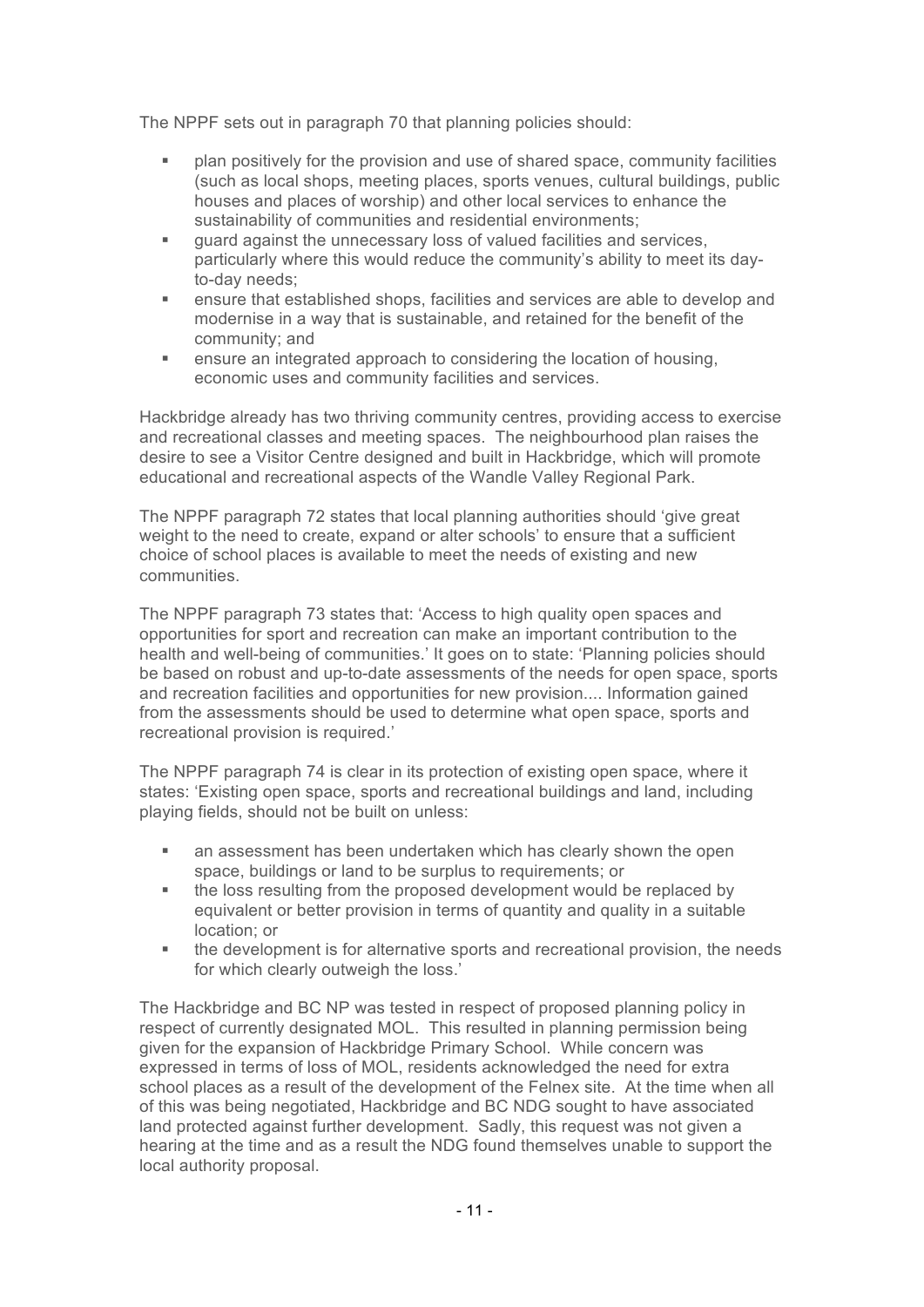# **Protecting greenbelt land**

The NPPF paragraph 77 states 'The local greenspace designation will not be appropriate for most green areas or open space. The designation should only be used:

- where the greenspace is in reasonably close proximity to the community it serves
- where the green area is demonstrably special to a local community and holds a particular local significance, for example because of its beauty, historic significance, recreational value (including as a playing field), tranquillity or richness of its wildlife.

**EP2:** Local Green Space Designation

## **Meeting the challenge of climate change, flooding and coastal change**

The NPPF sets out in paragraph 95 that, to support the move to a low carbon future, local planning authorities should:

- 'plan for new development in locations and ways which reduce greenhouse gas emissions;
- **Example 3** actively support energy efficiency improvements to existing buildings; and
- when setting any local requirement for a building's sustainability, do so in a way consistent with the Government's zero carbon buildings policy and adopt nationally described standards.'

The Hackbridge and BC NP includes the following policies that have regard to the need to move to a low carbon future and mitigate the impacts of climate change:

- **EP3:** Trees
- **EP4:** Management of current public green spaces
- **EP6:** Green infrastructure
- **EP7:** Climate change mitigation

**EP8**: Rainwater harvesting

**EP9:** Water efficient landscape design

**EW&WP1:** Better buildings for the future

# **Conserving and enhancing the natural environment**

The NPPF states in paragraph 109 that the planning system should contribute to and enhance the natural and local environment by a range of means, including:

- 'protecting and enhancing valued landscapes, geological conservation interests and soils;
- recognising the wider benefits of ecosystem services; and
- § minimising impacts on biodiversity and providing net gains in biodiversity where possible, contributing to the Government's commitment to halt the overall decline in biodiversity, including by establishing coherent ecological networks that are more resilient to current and future pressures.'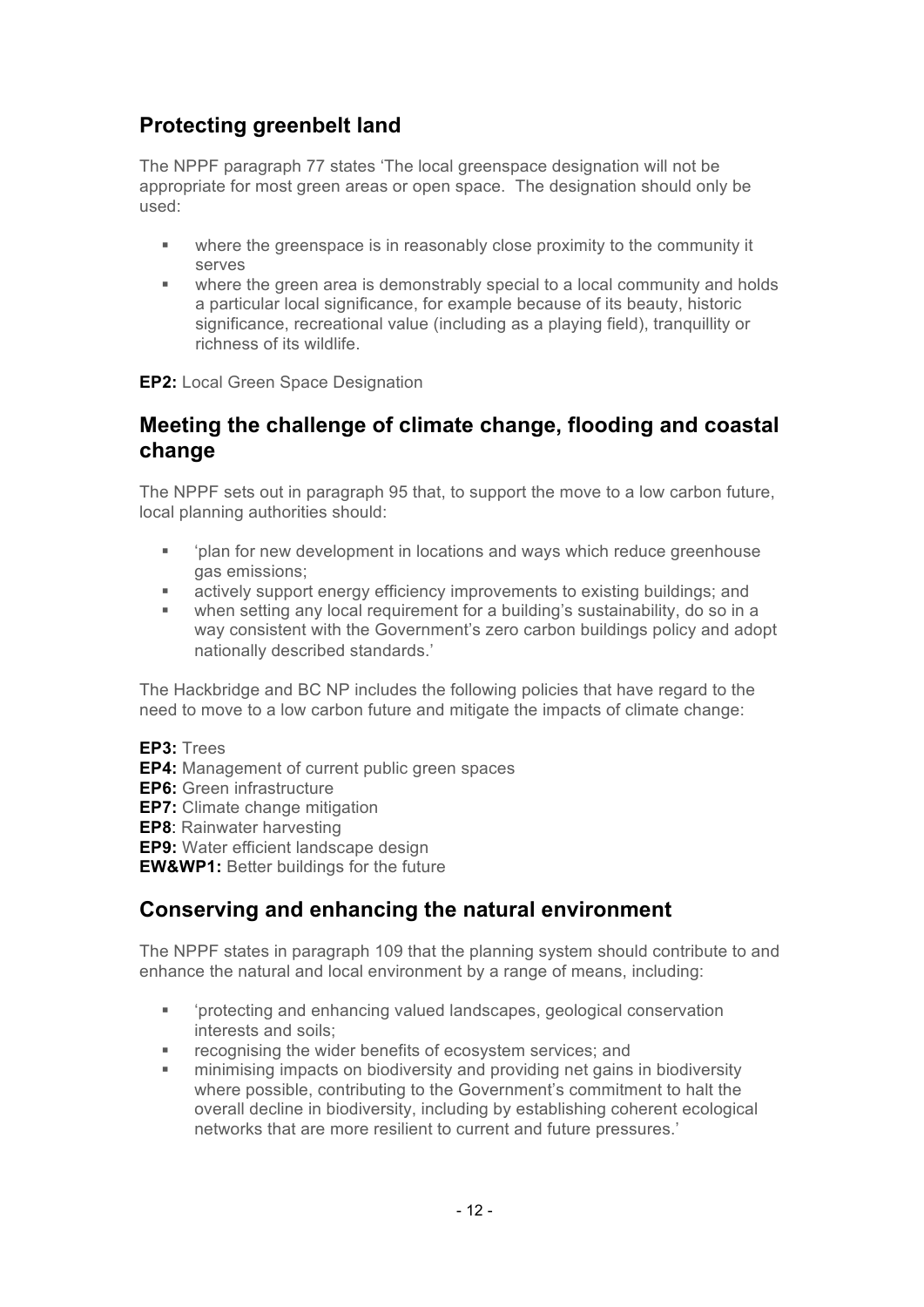The Hacbridge and BC NP includes the following policies that seek to conserve and enhance the natural environment:

**EP1:** Access to Wandle Valley Regional Park

- **EP2:** Local Green Space Designation
- **EP3:** Trees
- **EP5:** Management of new public green spaces
- **EP6:** Green infrastructure

The Hackbridge and BC NP has balanced the need to protect and enhance the natural environment with other policy considerations such as access to sustainable transport.

# **Conserving and enhancing the historic environment**

The NPPF sets out in paragraph 126 that: 'Local planning authorities should set out in their Local Plan a positive strategy for the conservation and enjoyment of the historic environment. In doing so, they should recognise that heritage assets are an irreplaceable resource and conserve them in a manner appropriate to their significance. In developing this strategy, local planning authorities should take into account:

- the desirability of sustaining and enhancing the significance of heritage assets and putting them to viable uses consistent with their conservation;
- § the wider social, cultural, economic and environmental benefits that conservation of the historic environment can bring;
- the desirability of new development making a positive contribution to local character and distinctiveness; and
- § opportunities to draw on the contribution made by the historic environment to the character of a place.'

**CCI1:** Local Infrastructure

**CCI2:** Community Infrastructure Levy

Hackbridge and Beddington Corner both have a rich industrial history but sadly much of this has disappeared at the hands of developers. A few small references remain and the Hackbridge and BC NP has sought to highlight these. During the compilation of this plan, we have endeavoured to raise the profile of a number of assets under threat, two of which as follows:

- **Culvers Lodge** after much hard work and pressure by local residents and the CEO of the Wandle Valley Regional Park Trust, Culvers Lodge has been recognised as an important heritage asset and is currently the subject of a business case and funding streams
- **Railway Bridges** sadly, despite much pressure from local residents to save both of the Victorian bridges, they were demolished in February 2017. As a result, we are left thinking 'what future for access to the Wandle Valley Regional Park?' Can Hackbridge retain the status of a 'gateway' into the Park?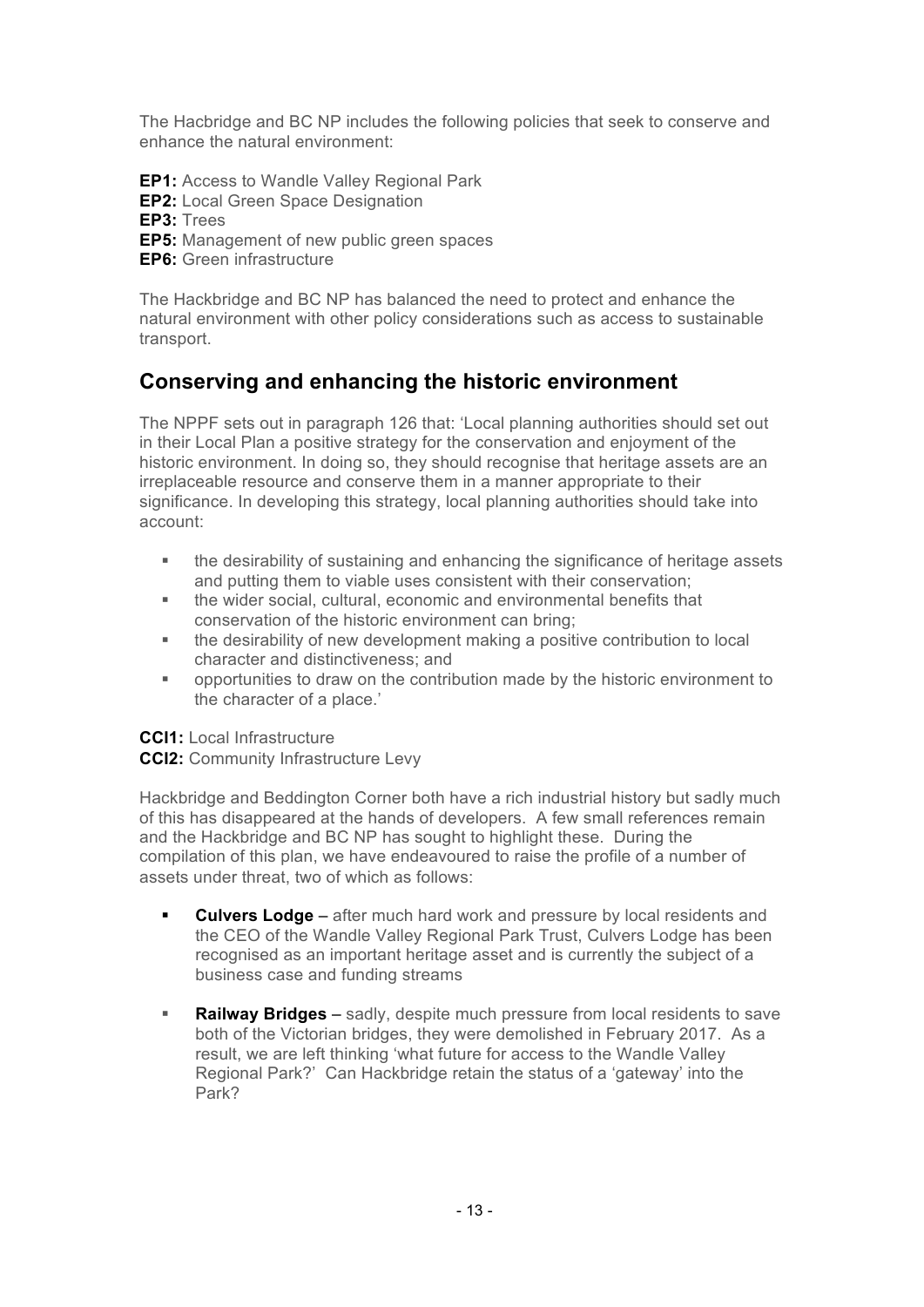The NPPF states that there are three principles to sustainable development – economic, social and environmental. This prompts the need for the planning system to perform a number of roles, which are defined below. It is believed that the policies contained within the H&BC NP also contribute to these three roles stated below.

# **4.2 Economic Sustainability**

Contributing to building a resilient, responsive and collaborative economy by ensuring that sufficient land of the right type is available to support entrepreneurship and innovation in local industry; and coordinating development requirements in support of local supply chains and networks.

H&BC NP supports this principle through:

- § protecting Hackbridge town centre and encouraging continued retail provision (LEP1, LEP2);
- encouraging a diversity of retail provision in Hackbridge, catering for and encouraging use by local residents as well as future visitors to the Wandle Valley Regional Park (LEP2, EP1);
- ensuring continued business provision at Land adjacent to Hackbridge Railway Station and car park (LEP3);

# **4.3 Social Sustainability**

Supporting a strong, vibrant and healthy community, by providing the supply of housing required to meet the needs of present and future generations; and by creating a high quality built environment with accessible local services that reflect the community needs and support its health, social and cultural wellbeing.

H&BC NP supports this principle through:

- providing for affordable housing for local people (H&BEP4);
- § providing for open space provision to accompany new developments (EP5);
- encouraging high quality design (H&BEP2, H&BEP3);
- identifying and protecting existing community facilities (CCI1);
- encouraging safe, accessible and attractive cycle and pedestrian routes through new development sites, particularly to local amenities (MP1, MP3);
- identifying and protecting culturally significant buildings, particularly encouraging their continued use as community spaces (and/or places of employment) where currently used as such (CCI1).

### **4.4 Environmental Sustainability**

Contributing to protecting and enhancing our natural, built and historic environment; and as part of this, helping to improve biodiversity, use natural resources prudently, minimise waste and pollution and mitigate and adapt to climate change including moving to a low carbon economy.

H&BC NP supports this principle through:

■ reinforcing designated landscape areas and important open/green spaces (EP1);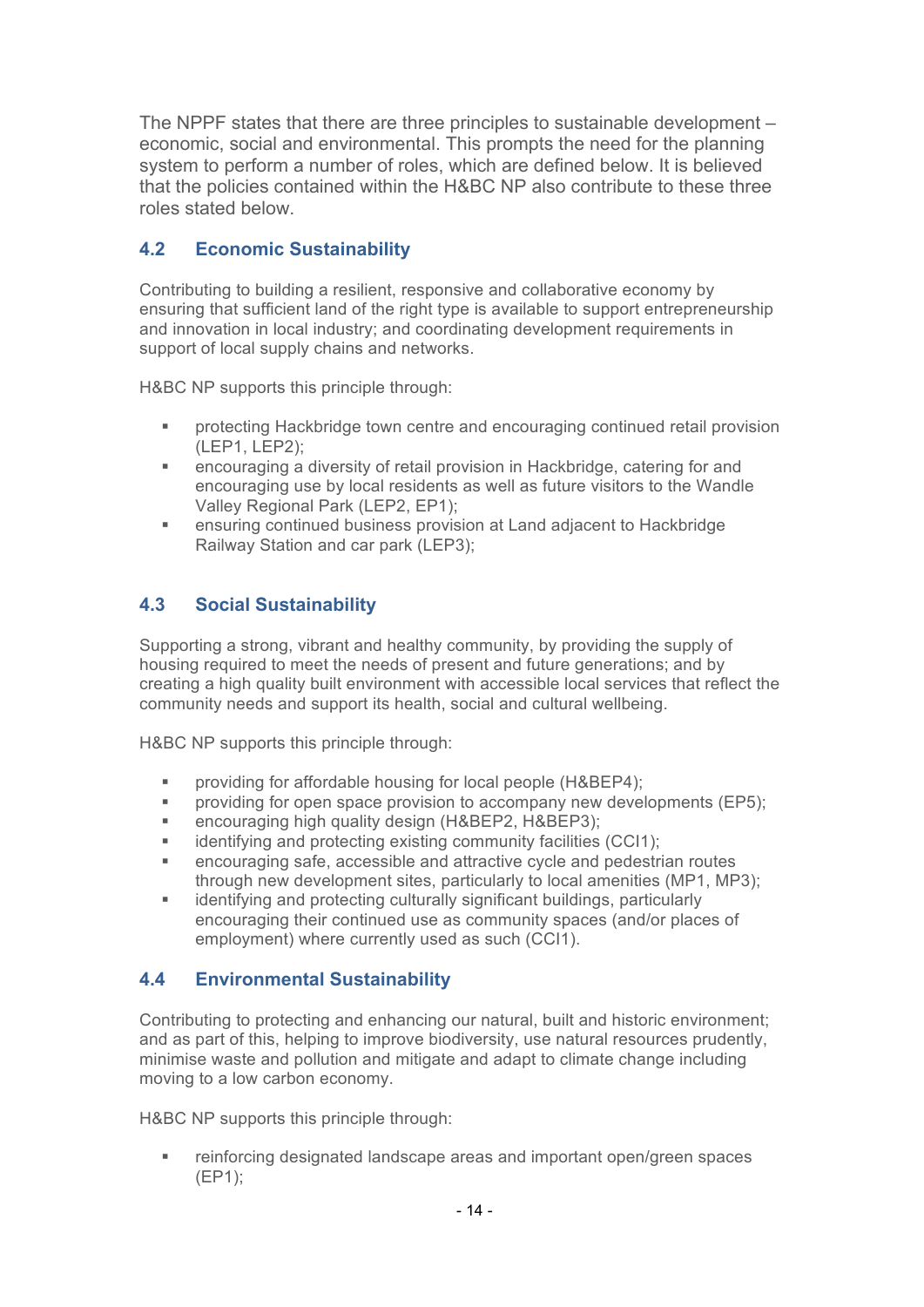- § protecting open/green spaces of particular importance to the local community (EP2);
- protecting flora and fauna, trees, woodland, hedgerows (EP3, EP4);
- protecting open/green spaces within settlements as well as between (EP1, EP2, EP6);
- § encouraging sustainable transport provision (MP2)
- identifying and protecting historically significant buildings (CCI1).

### **4.5 Contribute to the Achievement of Sustainable Development**

H&BC NP has been prepared with a clear understanding of the three key areas of sustainable development – economic, social and environmental – and the interplay between them. The policies aim to protect what is valuable to the community, both in the natural and built environment, whilst allowing for developments that will contribute to social infrastructure and economic resilience.

H&BC NP policies that contribute to sustainable development have been listed in the section above.

### **4.6 Be in General Conformity with Strategic Local Policy**

H&BC NP has been prepared in consultation with planning officers from London Borough of Sutton. This has ensured that the process of developing draft policies has been scrutinised in terms of conformity with the strategic policies of the London Borough of Sutton Local Plan 2009.

London Borough of Sutton are currently consulting on a revised version of their Local Plan covering the period 2017-2031.

### **4.7 Be Compatible with EU Obligations**

A screening opinion was obtained from London Borough of Sutton in terms of the need for Strategic Environmental Assessment (SEA) and the Habitats Regulations Assessment (HRA). It was concluded that a SEA and HRA were not required.

A Sustainability Appraisal (SA) was not completed but our draft plan was circulated to Natural England, English Heritage and the Environment Agency. Their responses have been consolidated into the plan and can be seen in the Consultation Statement.

It is considered that H&BC NP is compatible with the European Convention on Human Rights within the meaning of the Human Rights Act 1998.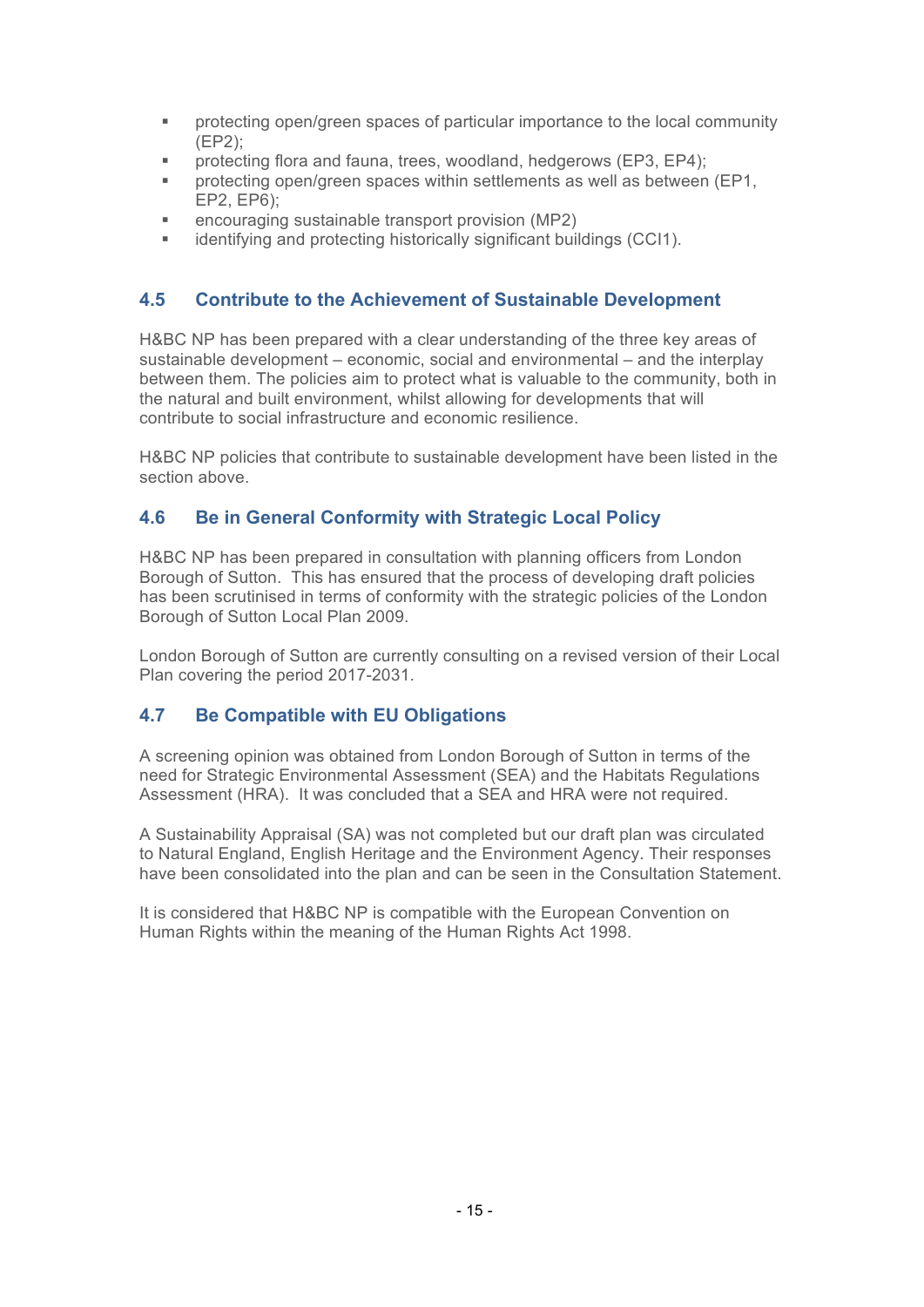# **Appendix 1**

### **APPLICATION AND APPROVAL OF NEIGHBOURHOOD AND BOUNDARY DESIGNATION**

### **HACKBRIDGE AND BEDDINGTON CORNER NEIGHBOURHOOD DEVELOPMENT GROUP**

#### **(2) Application for Designation of Neighbourhood Forum Neighbourhood Planning (General) Regulations 2012 Part 3 – Neighbourhood Forums**

### **APPLICATION FOR DESIGNATION AS A NEIGHBOURHOOD FORUM PART 3 (8)**

In accordance with The Neighbourhood Planning (General) Regulations 2012 Part 3 (8) this document represents the statement explaining why the Hackbridge and Beddington Corner Neighbourhood Development Group is considered a relevant body for purposes of designation as a Neighbourhood Forum.

#### **(a) Name of Proposed Forum:**

Hackbridge and Beddington Corner Neighbourhood Development Group (NDG)

#### **(b) Copy of Written Constitution:**

See Annex 1

#### **(c) Name of the Neighbourhood Area to which this application relates:**

Hackbridge and Beddington Corner (See Annex 2 for Map) - The boundary of the proposed neighbourhood area is largely as previously defined within the draft Hackbridge Masterplan (which was subject to wide public consultation in 2009), with some minor amendments. Please see the other application for the designation of the neighbourhood area for further details.

#### **(d) Contact details of Chair and Vice-Chair:**

In accordance with the requirements of the regulations the undernoted contact details are to be made public: Helena Barrowclough (Chair) 07982 246923 Peter Lloyd (Vice-Chair) 07974 425120 Email: hackbridgeandbc@gmail.com Web: www.hackbridgendg.com

### **(e) Statement which explains how the proposed neighbourhood forum meets conditions contained in section 61F(5) of the 1990 Act:**

A group of local residents and businesses are submitting this application for designation of a neighbourhood forum, for which we will formulate and produce a 'neighbourhood plan'.

The Hackbridge and Beddington Corner NDG recognise and support the spatial vision for Hackbridge, as set out in the adopted Core Planning Strategy (2009), as a focus of sustainable regeneration and growth, bringing about the renewal of the fabric of the area through environmentally friendly innovative mixed-use redevelopment schemes, to create the UK's first sustainable suburb. Hackbridge is currently the subject of imminent and extensive regeneration, including the redevelopment of a number of prominent sites within the area defined. This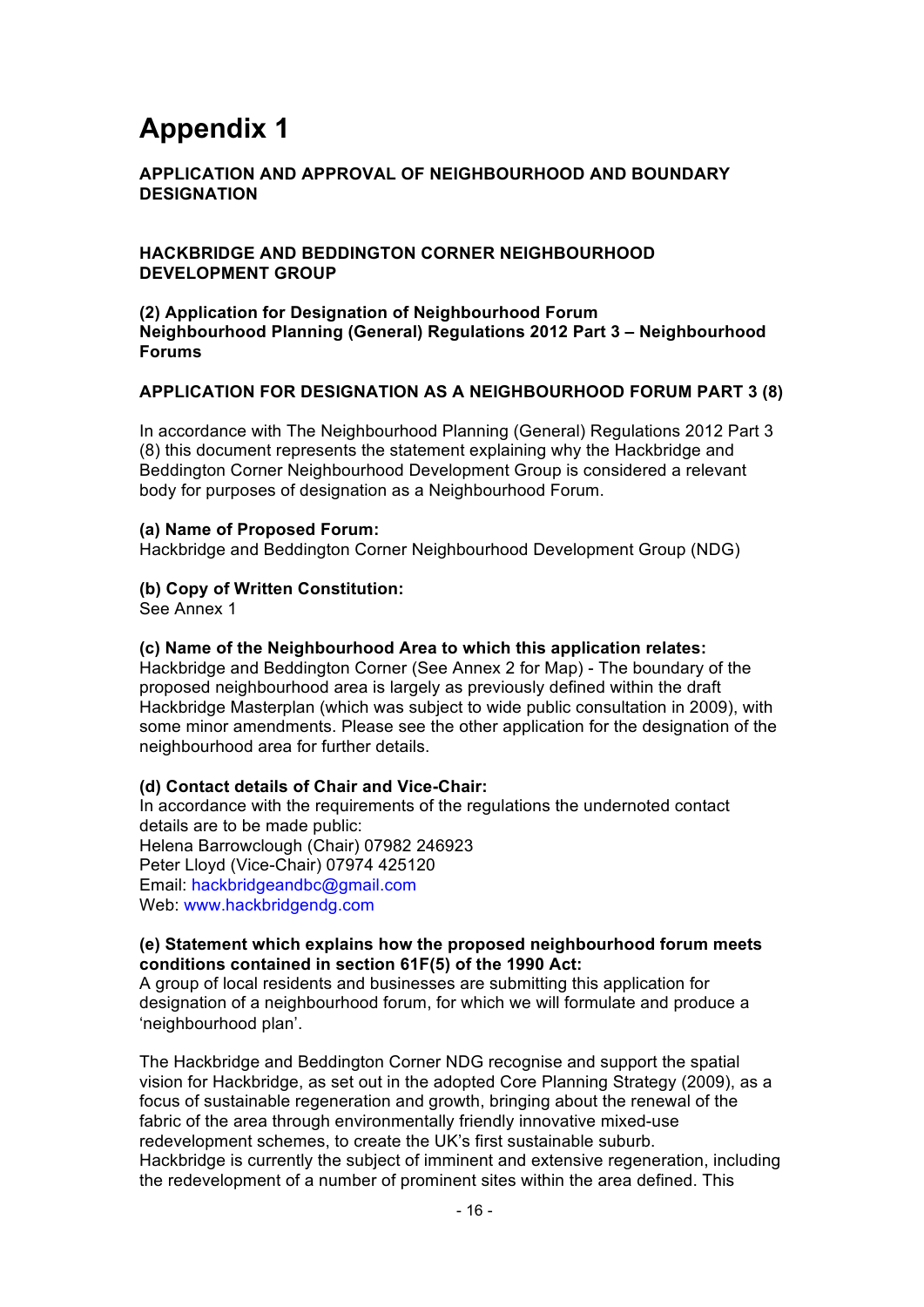regeneration will have a significant impact on the existing residential and business community. Accordingly, local residents and businesses wish to be fully involved, by consulting, engaging and working with developers to ensure a positive impact in Hackbridge and Beddington Corner.

Additionally, the award of funding from the Mayor's Outer London Fund, enhancement of the River Wandle and preparations for the development of the Wandle Valley Regional Park are also factors that will significantly influence the lives of residents and opportunities for business growth within Hackbridge and Beddington Corner.

Hackbridge has been designated as being suitable to move to the status of a district centre and sustainable neighbourhood. This will require careful planning to ensure that all of the people who live and work in Hackbridge feel included in this major change, as new developments will result in a significant influx of residents and new businesses into Hackbridge, with approximately 1,500 new homes and associated rise in population.

Developments, whether residential, commercial, educational, leisure, or other, require to be designed and built in full consultation with local residents and having regard to the effect on the local economy.

The members of the Hackbridge and Beddington Corner NDG are committed to producing a plan that meets the requirements of the 10 'One Planet Living' principles and, using the vehicle of a neighbourhood plan, aim to help Hackbridge become the first truly sustainable suburb, achieving the vision of the Core Planning Strategy. Through this process the residents and businesses aspire to:

- protect, enhance & improve access and use of open space for play, recreation & biodiversity;
- enhance connectivity between all the communities that comprise Hackbridge and Beddington Corner;
- support and grow the viability and identity of the local centre as it moves towards District Centre status, addressing the impact on the local residential population, business and potential visitors that will be attracted by the regeneration;
- develop a sustainable suburb;
- create a 'Low Carbon Zone' with zero carbon standards achieved for all new developments;
- promote sustainable transport and accessibility;
- improve health and well-being:
- further enhance the River Wandle and wetlands as a green corridor for wildlife

and its enjoyment of people either living locally or visiting the area;

- address the causes and impacts of climate change and promote Hackbridge and Beddington Corner as an exemplar of 'One Planet Living';
- encourage 'built' energy efficiency and renewables, reducing waste, managing
- flood risk and protecting habitats and species diversity; and • Identify, protect and restore buildings and structures of historic interest that
- demonstrate the heritage of Hackbridge and Beddington Corner. Formulating a neighbourhood plan will provide clear guidance and direction to investors and developers, as to the way local people wish to see Hackbridge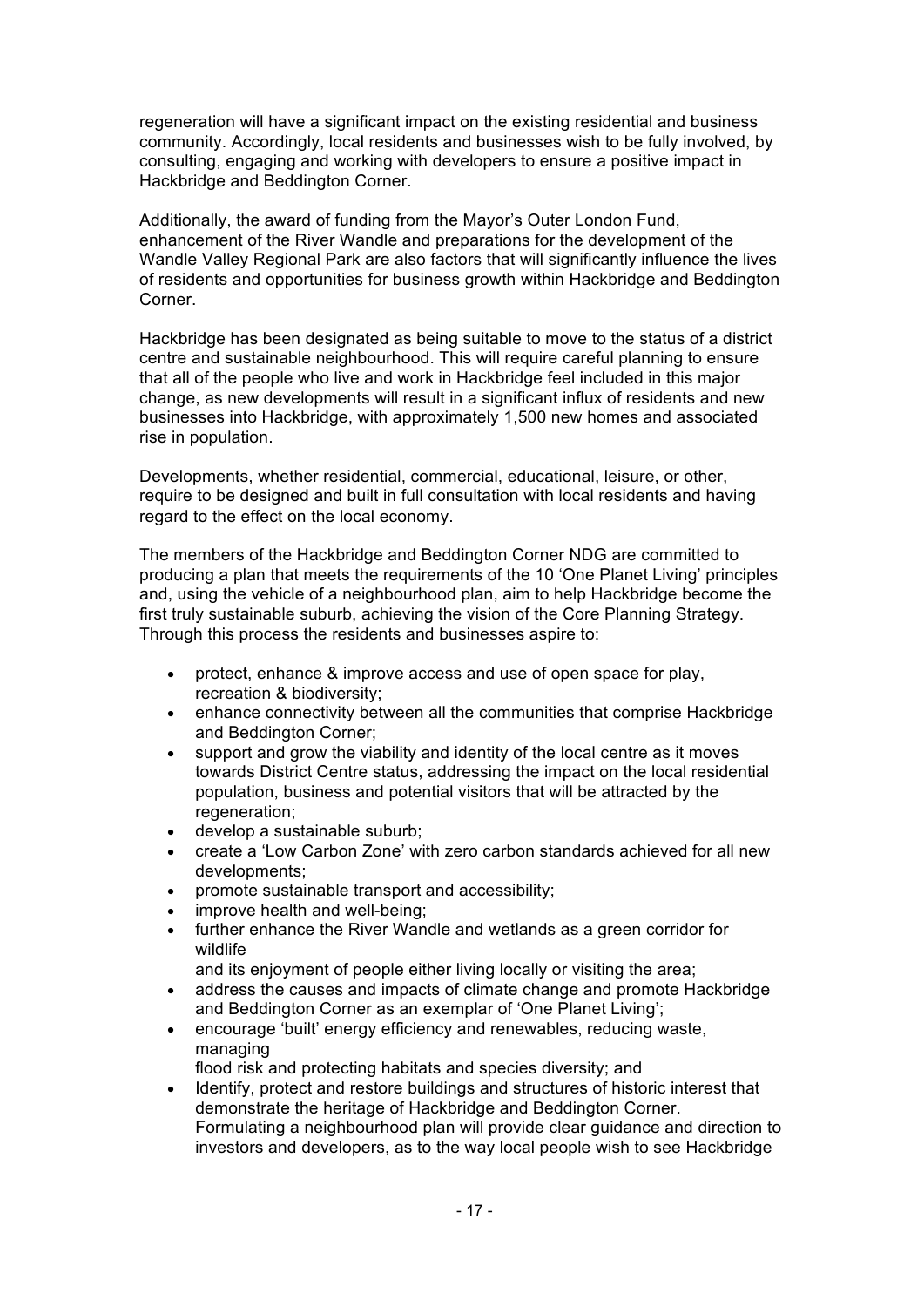move forward and thrive in the future. It will form part of a long-term delivery plan, for implementation by a variety of partners.

The Hackbridge and Beddington Corner NDG has been meeting since June 2011 and consist of:

- local residents from all parts of the area;
- local businesses;
- Councillors;
- land owners:
- persons who work in the area; and
- Community and Interest Groups:
	- All Saints Church
	- Heads of Local Schools
	- Cycle Groups
	- Nature Conservation Groups

The current membership easily exceeds the minimum number of 21 individuals, including representatives from all above categories (Further membership details are set out in the 'Written Constitution, Annex 1). New members are actively encouraged at all times including information updates at the Local Committee and other local community meetings and events.

The Hackbridge and Beddington Corner NDG welcome the powers being passed to local residents and businesses under the provisions of the Localism Act 2012 and is capable of working with all relevant partners to help bring forward positive development in the neighbourhood. This has already been demonstrated by the Hackbridge and Beddington Corner NDG in its work with developers who have recognised the importance of the neighbourhood planning process.

As such the Hackbridge and Beddington Corner NDG have been working with those developers who are intending to bring forward sites for redevelopment, or are already in the process of redevelopment, in order to ensure the regeneration meets the aspirations of the community and impacts positively on Hackbridge and Beddington Corner. To date we have had constructive meetings with the developers and/or landowners of the Wandle Valley Trading Estate, the proposed Corbet Close regeneration (LB Sutton), the Felnex Trading Estate, Thames Water and Viridor. The experience gained through this work with developers and landowners will positively contribute towards the formulation of the neighbourhood plan.

Additionally the status of Hackbridge as a neighbourhood planning frontrunner has attracted offers of assistance and training from a number of external organisations including Locality, Design Council/CABE, Matrix Partnerships, Westminster College students, Glasshouse and Building Communities. The Hackbridge and Beddington Corner NDG have established good relationships with these organisations and have taken advantage of the training offered which has been a big benefit in preparing a neighbourhood plan.

Hackbridge and Beddington Corner NDG therefore consider that the above information demonstrates it is a relevant body for the purposes of Sections 61F(5) of the Town and Country Planning Act 1990, to apply for designation as a 'Neighbourhood Forum'.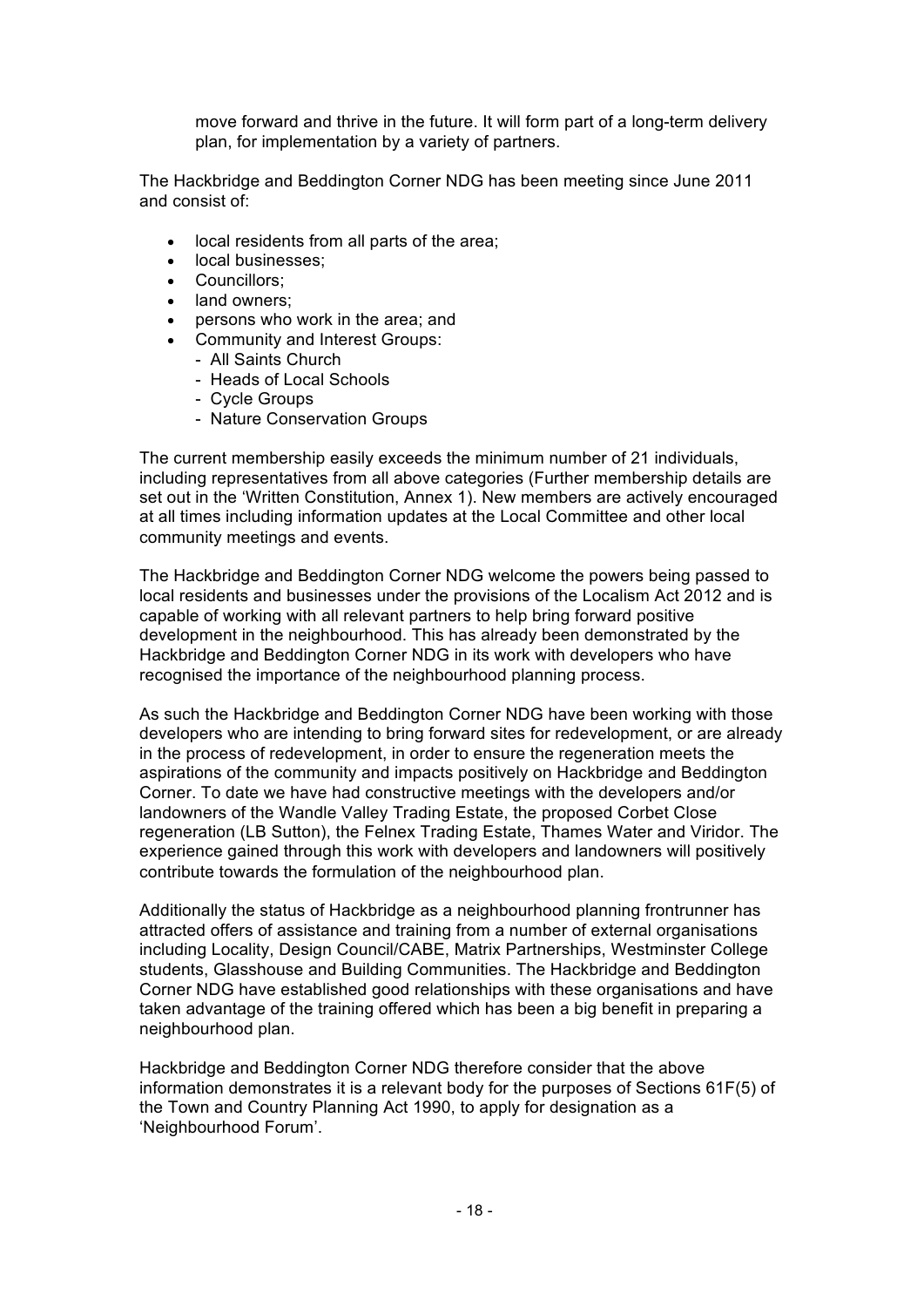### **ANNEX 1 – WRITTEN CONSTITUTION**

### **HACKBRIDGE AND BEDDINGTON CORNER NEIGHBOURHOOD DEVELOPMENT GROUP TERMS OF REFERENCE**

**Purpose:** To shape the development of Hackbridge and Beddington Corner for the benefit of local people. Planning and improving the social, economic and environmental well-being of the Neighbourhood Area.

**Aim: Membership:** The group aims to lead the local community in shaping future developments and may receive statutory powers. There should be a minimum membership of 21 members. Membership is open to all who live or work in Hackbridge and Beddington Corner (the Hackbridge Neighbourhood Area), Elected Members and Sutton Council

**Meetings:** Meetings will normally be held monthly. Seven members will constitute a quorum. Formal meetings will be publicised on a notice board at All Saints Centre and on hackbridge.net.

**Voting:** Discussions will aim at consensus. If a vote is taken, voting is restricted to members as defined above.

**Code of Conduct:** Everyone is to be treated with respect.

**Communication:** The Group will communicate with the local community through the web and printed materials, and through the Hackbridge Community Forum.

**Officers:** Chair, Vice-Chair and Secretary will be appointed at a formal meeting of the Group, normally for a period of 12 months.

The Group will appoint facilitators to lead particular sub-groups. The following sub-groups were identified and will report through this Group:

- Housing and the Built Environment
- Utilities
- Transport
- Local Economy
- Environment
- Health and Happiness

**NB Please note the constitution has since been updated from the submission for designation application and can be found at:**

**https://hackbridgendg.files.wordpress.com/2015/10/signed-ndg-constitutionmarch-2017.pdf**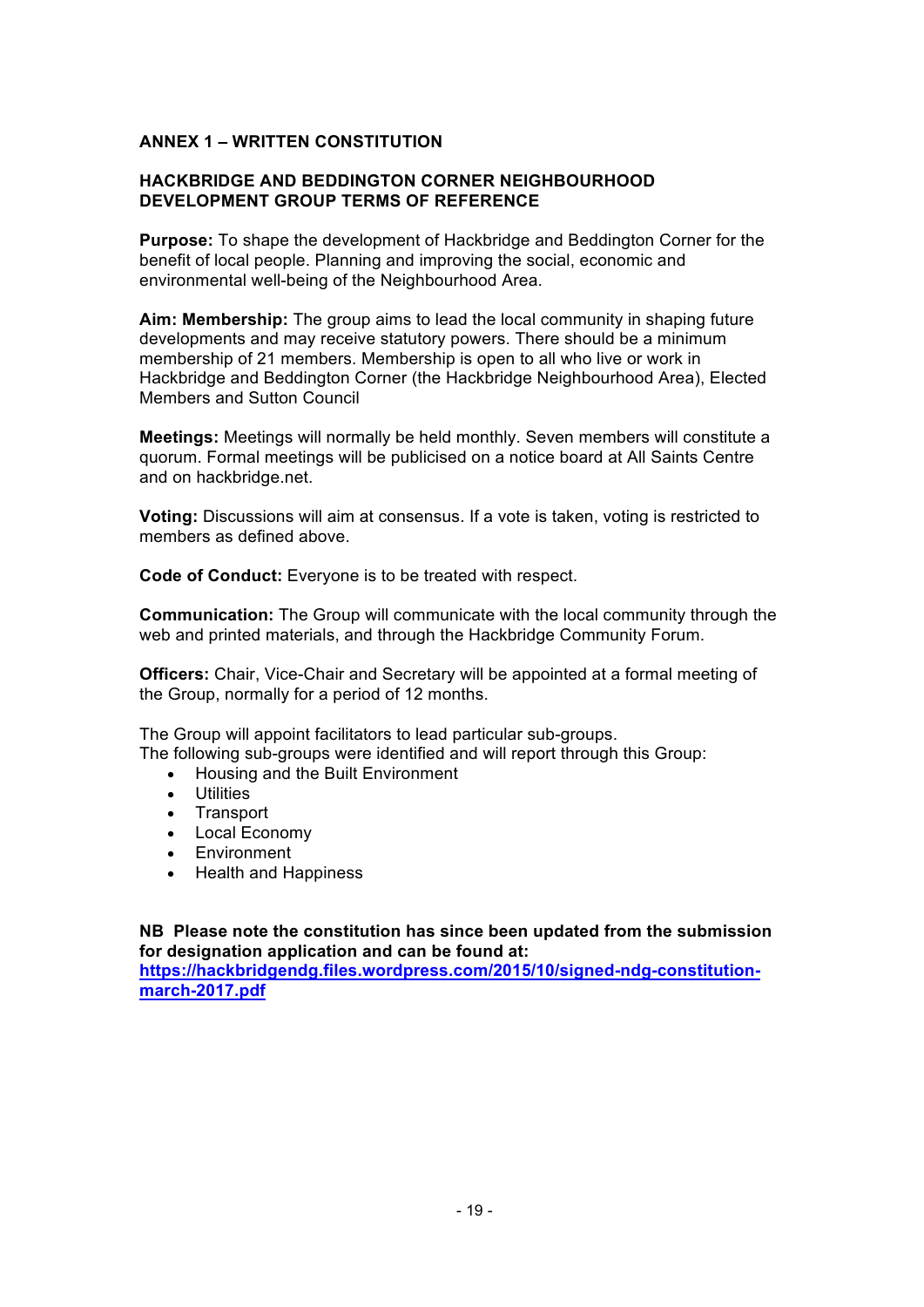### **ANNEX 1 – PROPOSED HACKBRIDGE AND BEDDINGTON CORNER BOUNDARY**